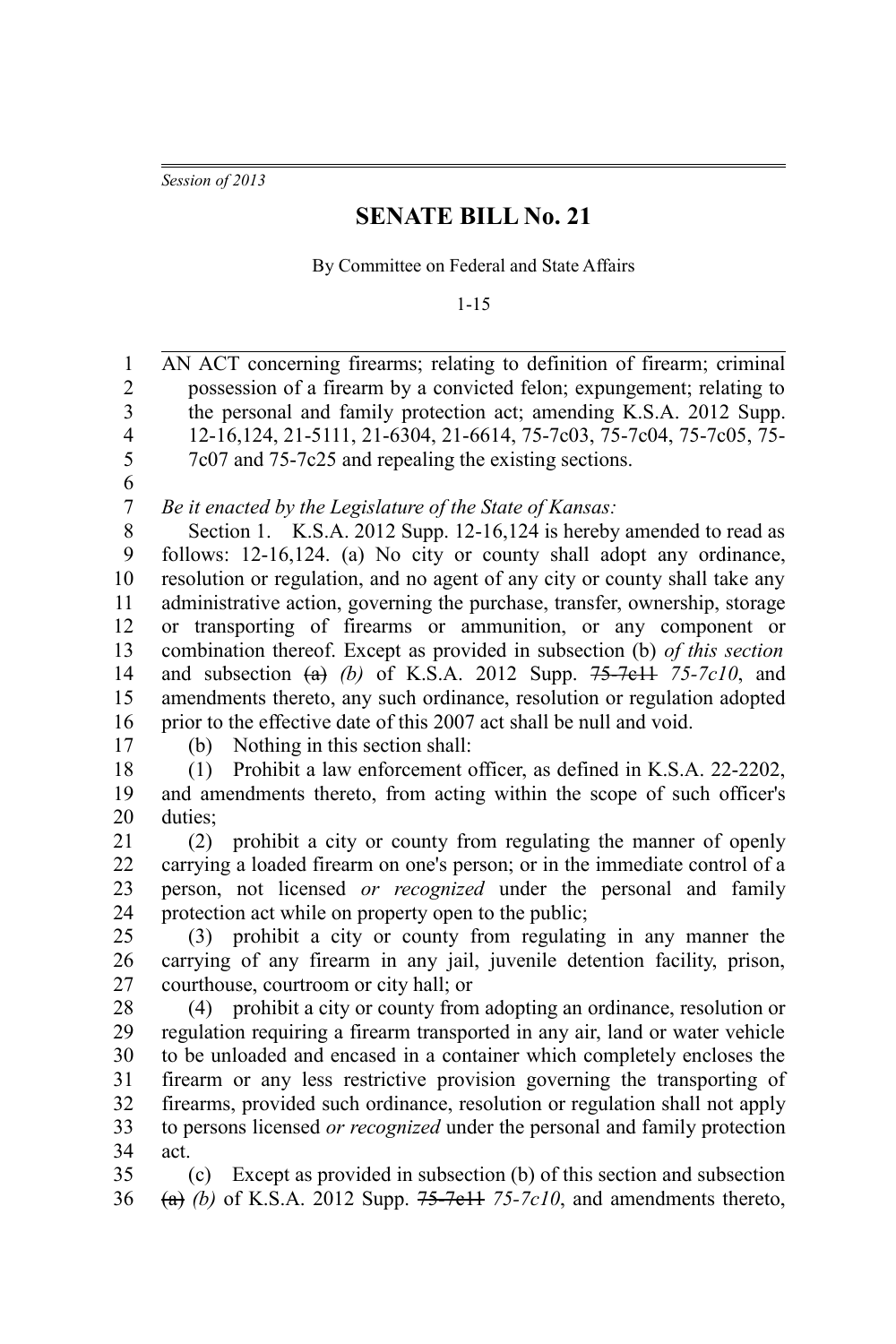no person shall be prosecuted or convicted of a violation of any ordinance, 1

resolution or regulation of a city or county which regulates the storage or transportation of a firearm if such person*:* (1) Is storing or transporting the firearm without violating any provision of the Kansas criminal code*;* or (2) is otherwise transporting the firearm in a lawful manner. 2 3 4 5

(d) No person shall be prosecuted under any ordinance, resolution or regulation for transporting a firearm in any air, land or water vehicle if the firearm is unloaded and encased in a container which completely encloses the firearm. 6 7 8 9

Sec. 2. K.S.A. 2012 Supp. 21-5111 is hereby amended to read as follows: 21-5111. The following definitions shall apply when the words and phrases defined are used in this code, except when a particular context clearly requires a different meaning. 10 11 12 13

14

(a) "Act" includes a failure or omission to take action.

(b) "Another" means a person or persons as defined in this code other than the person whose act is claimed to be criminal. 15 16

(c) "Conduct" means an act or a series of acts, and the accompanying mental state. 17 18

(d) "Conviction" includes a judgment of guilt entered upon a plea of guilty. 19 20

(e) "Deception" means knowingly creating or reinforcing a false impression, including false impressions as to law, value, intention or other state of mind. Deception as to a person's intention to perform a promise shall not be inferred from the fact alone that such person did not subsequently perform the promise. Falsity as to matters having no pecuniary significance, or puffing by statements unlikely to deceive reasonable persons, is not deception. 21 22 23 24 25 26 27

28

(f) "Deprive permanently" means to:

(1) Take from the owner the possession, use or benefit of property, without an intent to restore the same; 29 30

(2) retain property without intent to restore the same or with intent to restore it to the owner only if the owner purchases or leases it back, or pays a reward or other compensation for its return; or 31 32 33

(3) sell, give, pledge or otherwise dispose of any interest in property or subject it to the claim of a person other than the owner. 34 35

(g) "Distribute" means the actual or constructive transfer from one person to another of some item whether or not there is an agency relationship. "Distribute" includes, but is not limited to, sale, offer for sale, furnishing, buying for, delivering, giving, or any act that causes or is intended to cause some item to be transferred from one person to another. "Distribute" does not include acts of administering, dispensing or prescribing a controlled substance as authorized by the pharmacy act of the state of Kansas, the uniform controlled substances act, or otherwise 36 37 38 39 40 41 42 43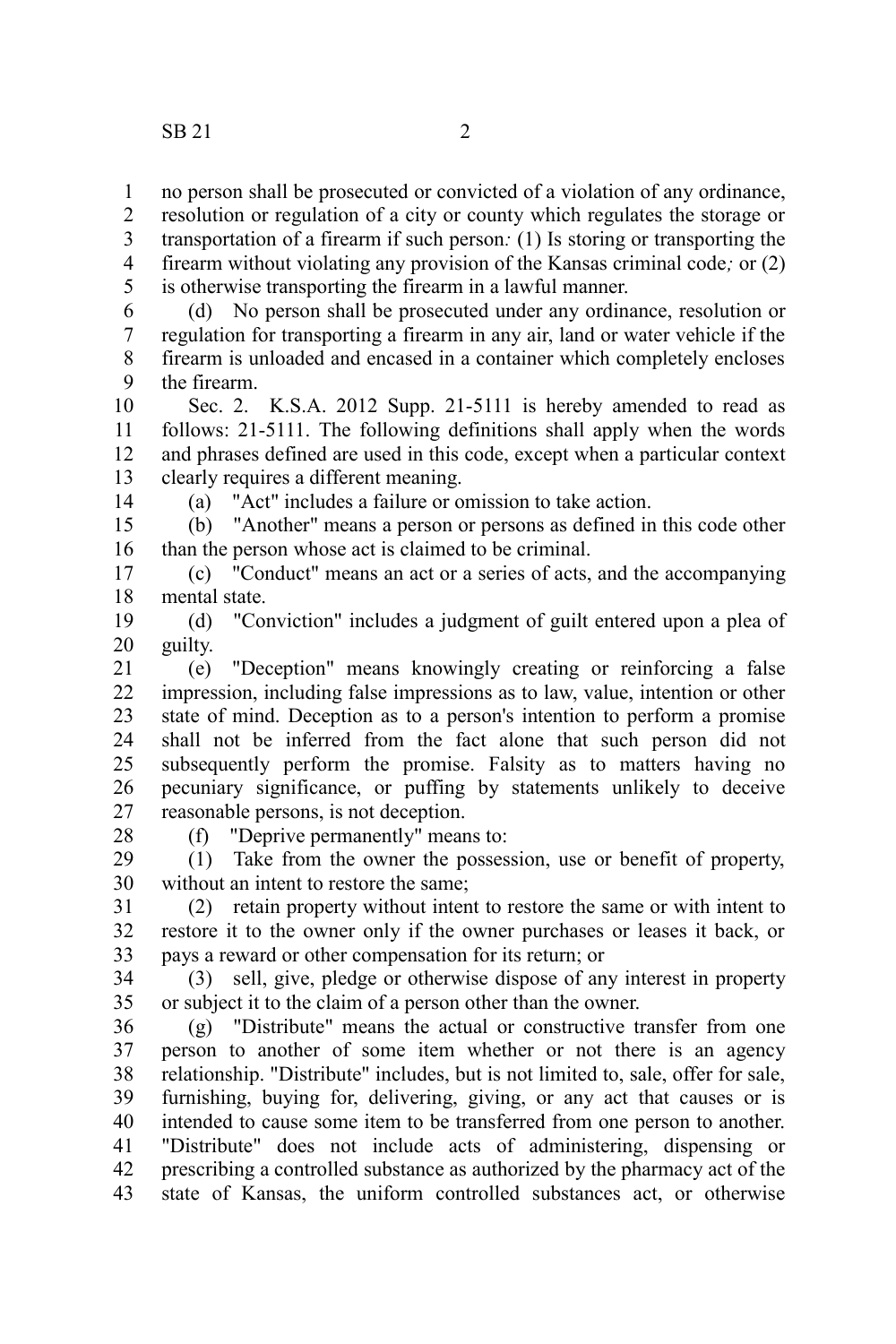2

authorized by law. 1

(h) "DNA" means deoxyribonucleic acid.

(i) "Domestic violence" means an act or threatened act of violence against a person with whom the offender is involved or has been involved in a dating relationship, or an act or threatened act of violence against a family or household member by a family or household member. Domestic violence also includes any other crime committed against a person or against property, or any municipal ordinance violation against a person or against property, when directed against a person with whom the offender is involved or has been involved in a dating relationship or when directed against a family or household member by a family or household member. For the purposes of this definition: 3 4 5 6 7 8 9 10 11 12

(1) "Dating relationship" means a social relationship of a romantic nature. In addition to any other factors the court deems relevant, the trier of fact may consider the following when making a determination of whether a relationship exists or existed: Nature of the relationship, length of time the relationship existed, frequency of interaction between the parties and time since termination of the relationship, if applicable. 13 14 15 16 17 18

(2) "Family or household member" means persons 18 years of age or older who are spouses, former spouses, parents or stepparents and children or stepchildren, and persons who are presently residing together or have resided together in the past, and persons who have a child in common regardless of whether they have been married or have lived together at any time. Family or household member also includes a man and woman if the woman is pregnant and the man is alleged to be the father, regardless of whether they have been married or have lived together at any time. 19 20 21 22 23 24 25 26

(j) "Domestic violence offense" means any crime committed whereby the underlying factual basis includes an act of domestic violence. 27 28

(k) "Dwelling" means a building or portion thereof, a tent, a vehicle or other enclosed space which is used or intended for use as a human habitation, home or residence. 29 30 31

(l) "Expungement" means the sealing of records such that the records are unavailable except to the petitioner and criminal justice agencies as provided by K.S.A. 22-4701 et seq., and amendments thereto, and except as provided in this act. 32 33 34 35

(m) "Firearm" means any weapon designed or having the capacity to propel a projectile by force of an explosion or combustion*, including a starter gun, which will or is designed to or may readily be converted to expel a projectile by the action of an explosive. "Firearm" does not include an antique firearm. For purposes of this subsection, the term "antique firearm" means:* 36 37 38 39 40 41

*(1) Any firearm, including any firearm with a matchlock, flintlock, percussion cap or similar type of ignition system, manufactured in or* 42 43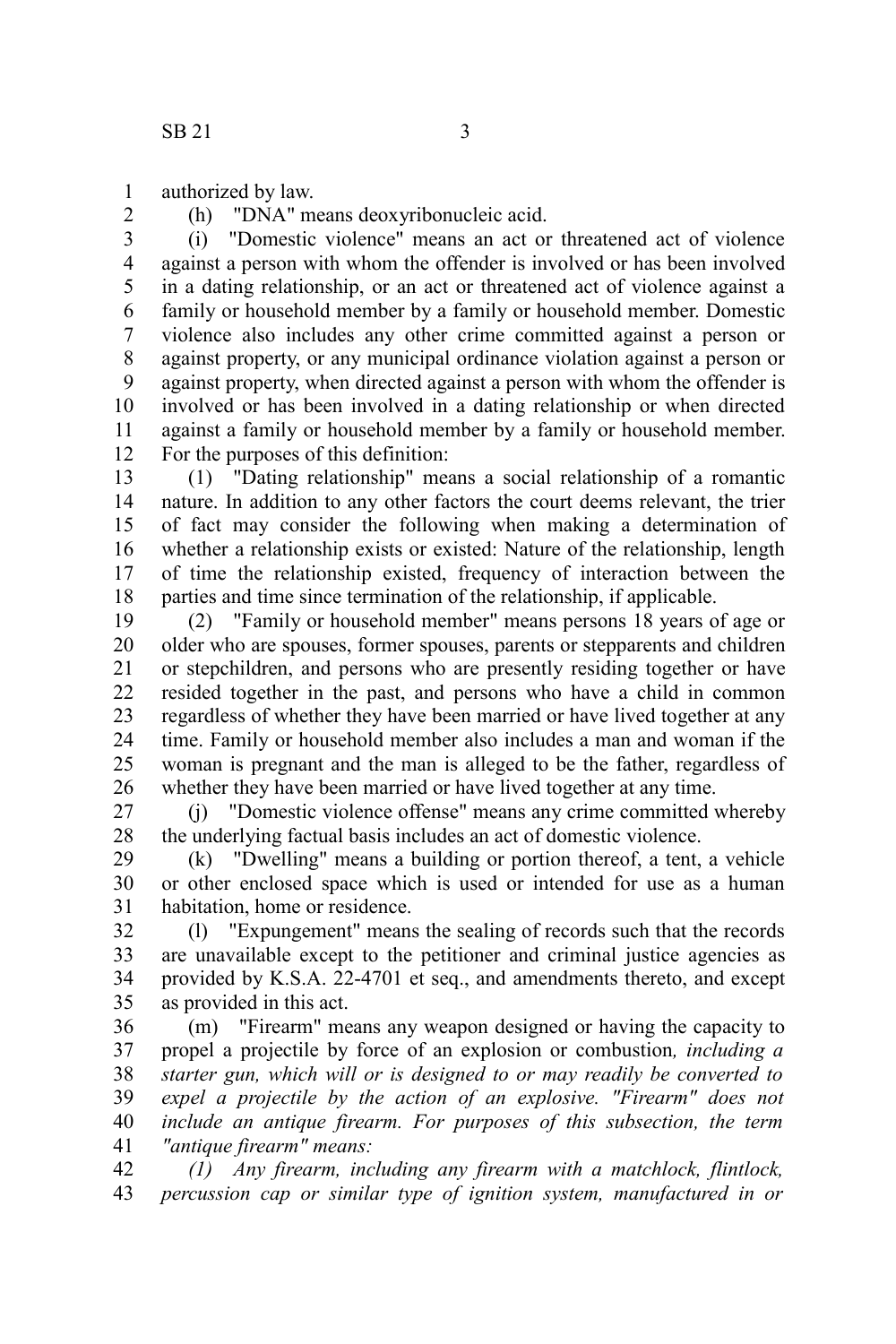*before 1898;* 1

*(2) any replica of any firearm described in subsection (m)(1) if such replica: (A) Is not designed or redesigned for using rimfire or conventional centerfire fixed ammunition; or (B) uses rimfire or conventional centerfire fixed ammunition which is no longer manufactured in the United States and which is not readily available in the ordinary channels of commercial trade; and* 2 3 4 5 6 7

*(3) any muzzle loading rifle, muzzle loading shotgun or muzzle loading pistol, which is designed to use black powder, or a black powder substitute, and which cannot use fixed ammunition. For purposes of this paragraph, "antique firearm" shall not include any weapon which incorporates a firearm frame or receiver, any firearm which is converted into a muzzle loading weapon or any muzzle loading weapon which can be readily converted to fire fixed ammunition by replacing the barrel, bolt, breechblock or any combination thereof*. 8 9 10 11 12 13 14 15

(n) "Forcible felony" includes any treason, murder, voluntary manslaughter, rape, robbery, burglary, arson, kidnapping, aggravated battery, aggravated sodomy and any other felony which involves the use or threat of physical force or violence against any person. 16 17 18 19

(o) "Intent to defraud" means an intention to deceive another person, and to induce such other person, in reliance upon such deception, to assume, create, transfer, alter or terminate a right, obligation or power with reference to property. 20 21 22 23

24

(p) "Law enforcement officer" means:

(1) Any person who by virtue of such person's office or public employment is vested by law with a duty to maintain public order or to make arrests for crimes, whether that duty extends to all crimes or is limited to specific crimes; 25 26 27 28

(2) any officer of the Kansas department of corrections or, for the purposes of K.S.A. 2012 Supp. 21-5412 and subsection (d) of K.S.A. 2012 Supp. 21-5413, and amendments thereto, any employee of the Kansas department of corrections; or 29 30 31 32

(3) any university police officer or campus police officer, as defined in K.S.A. 22-2401a, and amendments thereto. 33 34

(q) "Obtain" means to bring about a transfer of interest in or possession of property, whether to the offender or to another. 35 36

(r) "Obtains or exerts control" over property includes, but is not limited to, the taking, carrying away, sale, conveyance, transfer of title to, interest in, or possession of property. 37 38 39

40

(s) "Owner" means a person who has any interest in property.

(t) "Person" means an individual, public or private corporation, government, partnership, or unincorporated association. 41 42

(u) "Personal property" means goods, chattels, effects, evidences of 43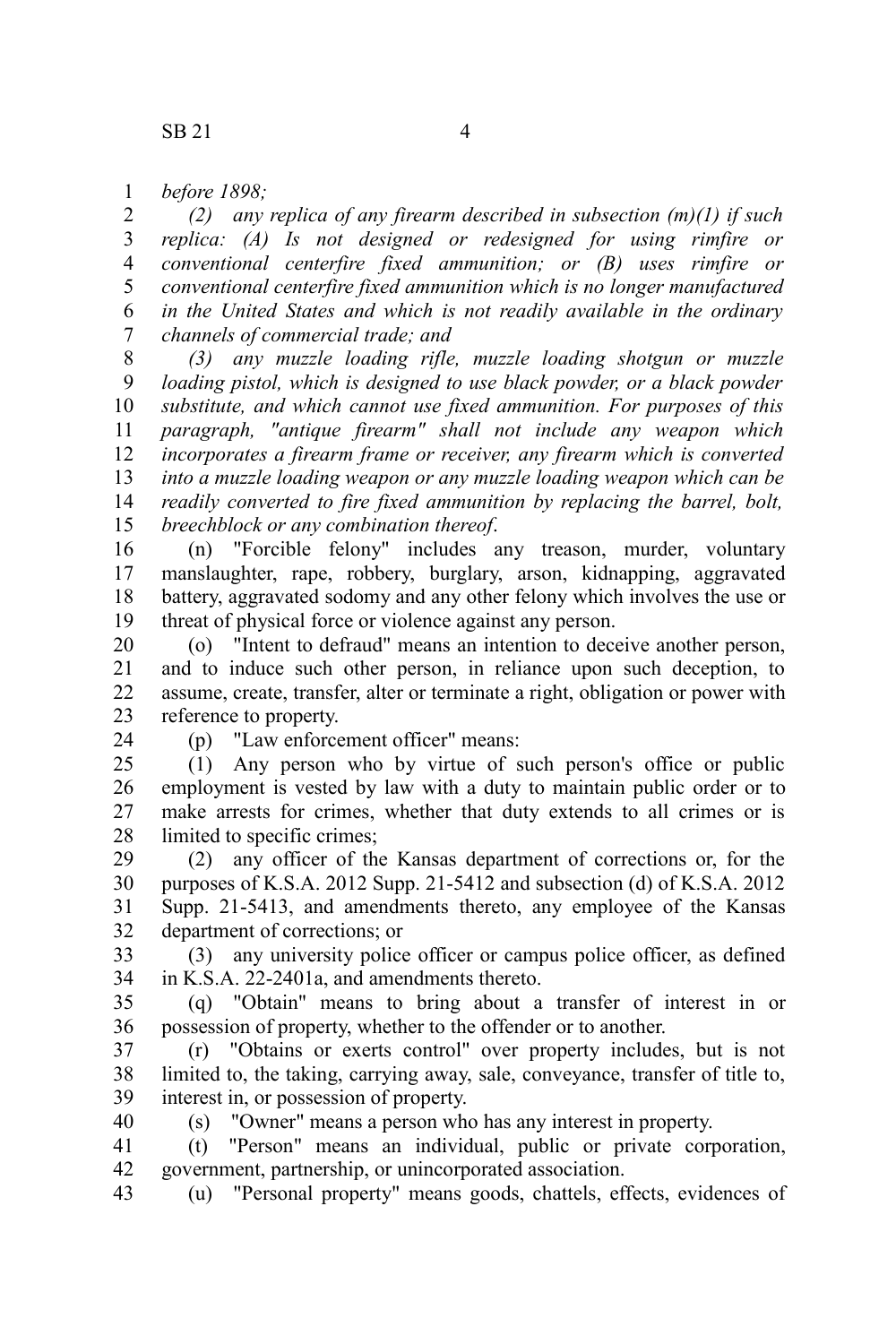rights in action and all written instruments by which any pecuniary obligation, or any right or title to property real or personal, shall be created, acknowledged, assigned, transferred, increased, defeated, discharged, or dismissed. 1 2 3 4

(v) "Possession" means having joint or exclusive control over an item with knowledge of or intent to have such control or knowingly keeping some item in a place where the person has some measure of access and right of control. 5 6 7 8

(w) "Property" means anything of value, tangible or intangible, real or personal. 9 10

(x) "Prosecution" means all legal proceedings by which a person's liability for a crime is determined. 11 12

(y) "Prosecutor" means the same as prosecuting attorney in K.S.A. 22-2202, and amendments thereto. 13 14

(z) "Public employee" is a person employed by or acting for the state or by or for a county, municipality or other subdivision or governmental instrumentality of the state for the purpose of exercising their respective powers and performing their respective duties, and who is not a "public officer." 15 16 17 18 19

(aa) "Public officer" includes the following, whether elected or appointed: 20 21

(1) An executive or administrative officer of the state, or a county, municipality or other subdivision or governmental instrumentality of or within the state; 22 23 24

(2) a member of the legislature or of a governing board of a county, municipality, or other subdivision of or within the state; 25 26

(3) a judicial officer, which shall include a judge of the district court, juror, master or any other person appointed by a judge or court to hear or determine a cause or controversy; 27 28 29

(4) a hearing officer, which shall include any person authorized by law or private agreement, to hear or determine a cause or controversy and who is not a judicial officer; 30 31 32

33

(5) a law enforcement officer; and

(6) any other person exercising the functions of a public officer under color of right. 34 35

(bb) "Real property" or "real estate" means every estate, interest, and right in lands, tenements and hereditaments. 36 37

(cc) "Solicit" or "solicitation" means to command, authorize, urge, incite, request or advise another to commit a crime. 38 39

(dd) "State" or "this state" means the state of Kansas and all land and water in respect to which the state of Kansas has either exclusive or concurrent jurisdiction, and the air space above such land and water. "Other state" means any state or territory of the United States, the District 40 41 42 43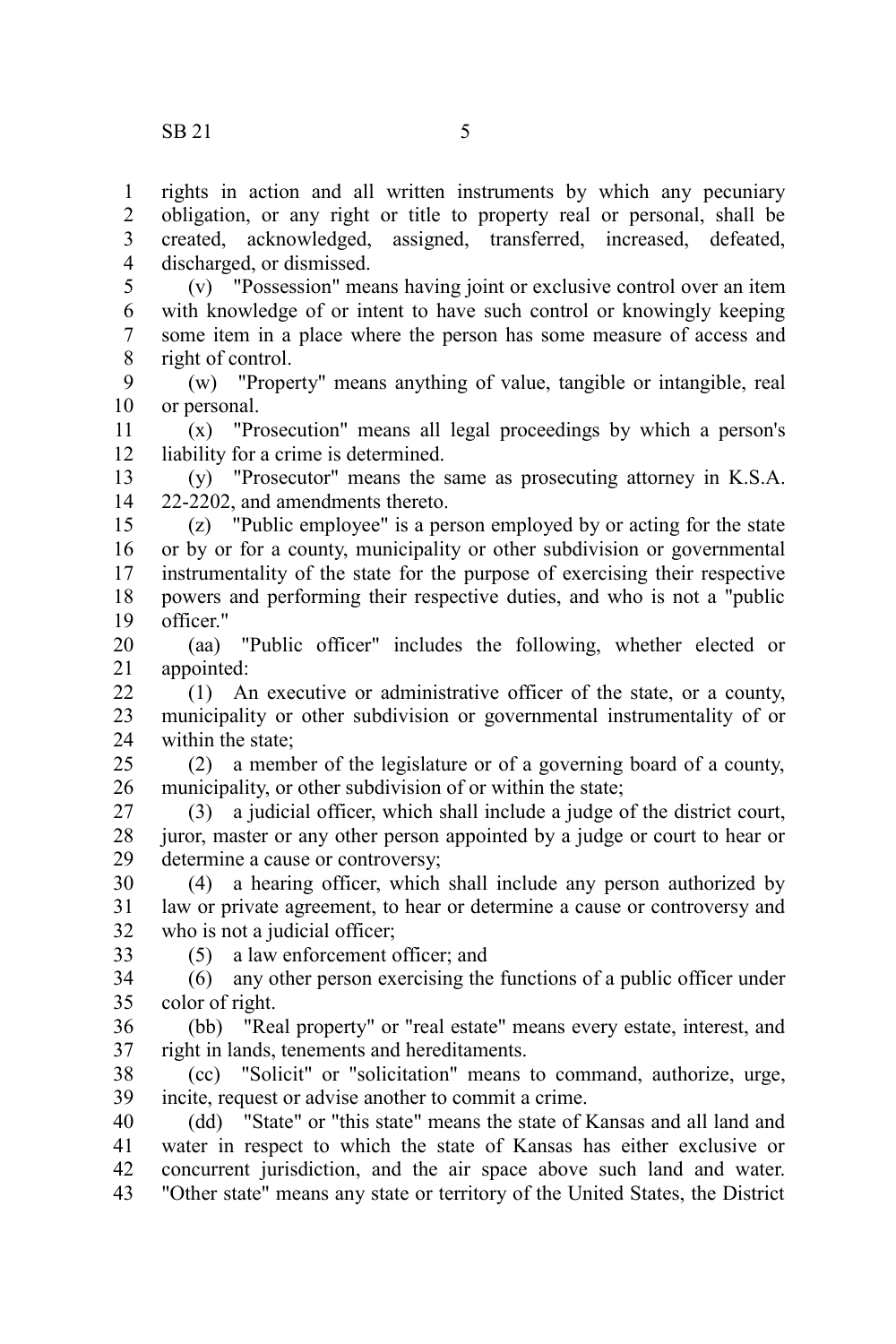of Columbia and the Commonwealth of Puerto Rico. 1

(ee) "Stolen property" means property over which control has been obtained by theft. 2 3

(ff) "Threat" means a communicated intent to inflict physical or other harm on any person or on property. 4 5

(gg) "Written instrument" means any paper, document or other instrument containing written or printed matter or the equivalent thereof, used for purposes of reciting, embodying, conveying or recording information, and any money, token, stamp, seal, badge, trademark, or other evidence or symbol of value, right, privilege or identification, which is capable of being used to the advantage or disadvantage of some person. 6 7 8 9 10 11

Sec. 3. K.S.A. 2012 Supp. 21-6304 is hereby amended to read as follows: 21-6304. (a) Criminal possession of a firearm by a convicted felon is possession of any firearm by a person who: 12 13 14

(1) Has been convicted of a person felony or a violation of article 57 of chapter 21 of the Kansas Statutes Annotated, and amendments thereto, or any violation of any provision of the uniform controlled substances act prior to July 1, 2009, or a crime under a law of another jurisdiction which is substantially the same as such felony or violation, or was adjudicated a juvenile offender because of the commission of an act which if done by an adult would constitute the commission of a person felony or a violation of article 57 of chapter 21 of the Kansas Statutes Annotated, and amendments thereto, or any violation of any provision of the uniform controlled substances act prior to July 1, 2009, and was found to have been in possession of a firearm at the time of the commission of the crime; 15 16 17 18 19 20 21 22 23 24 25

(2) within the preceding five years has been convicted of a felony, other than those specified in subsection  $(a)(3)(A)$ , under the laws of Kansas or a crime under a law of another jurisdiction which is substantially the same as such felony, has been released from imprisonment for a felony or was adjudicated as a juvenile offender because of the commission of an act which if done by an adult would constitute the commission of a felony, and was not found to have been in possession of a firearm at the time of the commission of the crime; or 26 27 28 29 30 31 32 33

34

(3) within the preceding 10 years, has been convicted of a:

(A) Felony under K.S.A. 2012 Supp. 21-5402, 21-5403, 21-5404, 21- 5405, 21-5408, subsection (b) or (d) of 21-5412, subsection (b) or (d) of 21-5413, subsection (a) of 21-5415, subsection (b) of 21-5420, 21-5503, subsection (b) of 21-5504, subsection (b) of 21-5505, and subsection (b) of 21-5807, and amendments thereto; article 57 of chapter 21 of the Kansas Statutes Annotated, and amendments thereto; K.S.A. 21-3401, 21-3402, 21-3403, 21-3404, 21-3410, 21-3411, 21-3414, 21-3415, 21-3419, 21- 3420, 21-3421, 21-3427, 21-3442, 21-3502, 21-3506, 21-3518, 21-3716, 65-4127a, 65-4127b, 65-4159 through 65-4165 or 65-7006, prior to their 35 36 37 38 39 40 41 42 43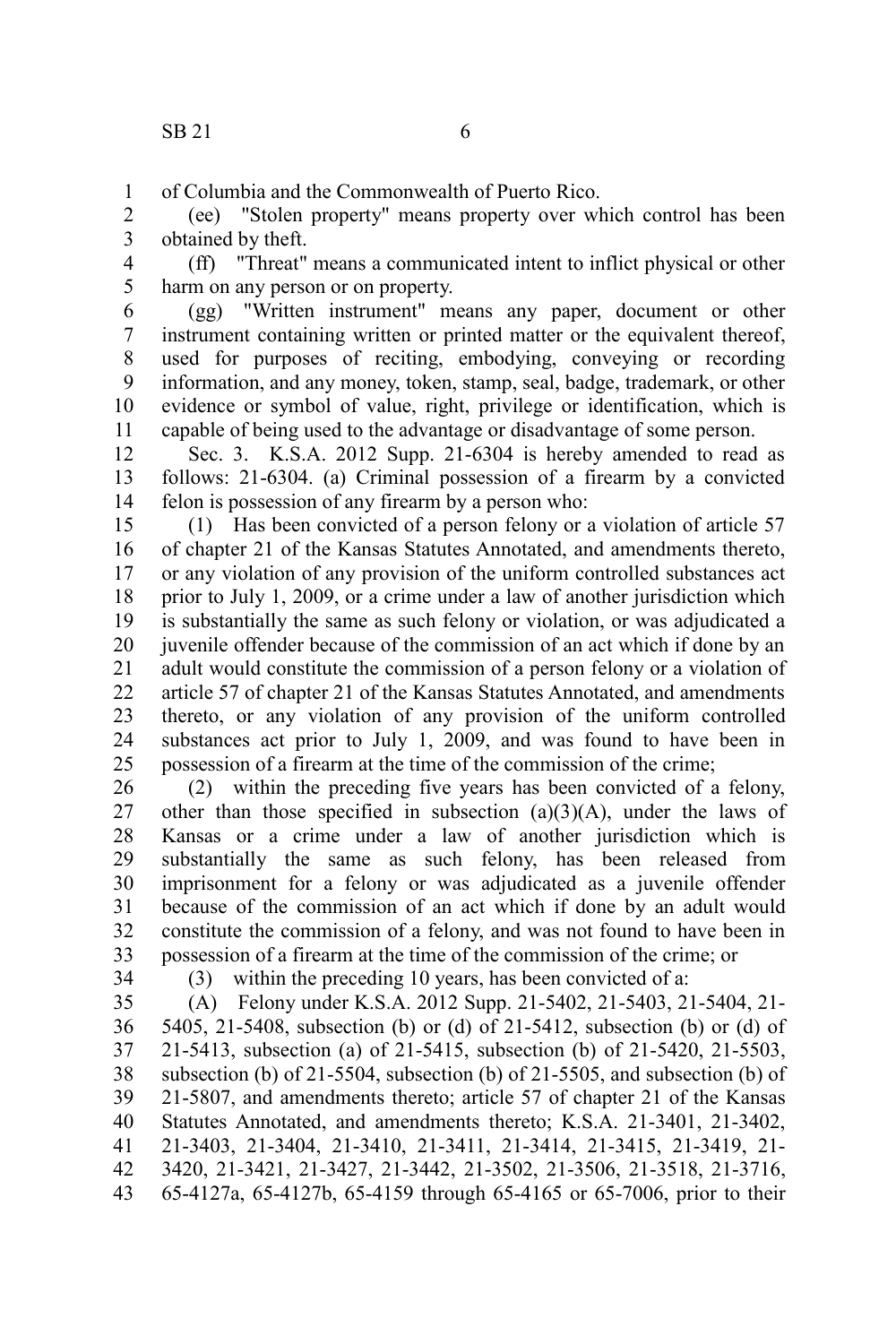repeal; an attempt, conspiracy or criminal solicitation as defined in K.S.A. 1

21-3301, 21-3302 or 21-3303, prior to their repeal, or K.S.A. 2012 Supp. 21-5301, 21-5302 or 21-5303, and amendments thereto, of any such felony; or a crime under a law of another jurisdiction which is substantially the same as such felony, has been released from imprisonment for such felony, or was adjudicated as a juvenile offender because of the commission of an act which if done by an adult would constitute the commission of such felony, was not found to have been in possession of a firearm at the time of the commission of the crime, and has not had the conviction of such crime expunged or been pardoned for such crime*. The provisions of subsection (j)(2) of K.S.A. 2012 Supp. 21-6614, and amendments thereto, shall not apply to an individual who has had a conviction under this paragraph expunged*; or 2 3 4 5 6 7 8 9 10 11 12 13

(B) nonperson felony under the laws of Kansas or a crime under the laws of another jurisdiction which is substantially the same as such nonperson felony, has been released from imprisonment for such nonperson felony or was adjudicated as a juvenile offender because of the commission of an act which if done by an adult would constitute the commission of a nonperson felony, and was found to have been in possession of a firearm at the time of the commission of the crime. 14 15 16 17 18 19 20

(b) Criminal possession of a firearm by a convicted felon is a severity level 8, nonperson felony. 21 22

Sec. 4. K.S.A. 2012 Supp. 21-6614 is hereby amended to read as follows: 21-6614. (a) (1) Except as provided in subsections (b), (c), (d) and (e), any person convicted in this state of a traffic infraction, cigarette or tobacco infraction, misdemeanor or a class D or E felony, or for crimes committed on or after July 1, 1993, nondrug crimes ranked in severity levels 6 through 10, or for crimes committed on or after July 1, 1993, but prior to July 1, 2012, any felony ranked in severity level 4 of the drug grid, or for crimes committed on or after July 1, 2012, any felony ranked in severity level 5 of the drug grid may petition the convicting court for the expungement of such conviction or related arrest records if three or more years have elapsed since the person: (A) Satisfied the sentence imposed; or (B) was discharged from probation, a community correctional services program, parole, postrelease supervision, conditional release or a suspended sentence. 23 24 25 26 27 28 29 30 31 32 33 34 35 36

(2) Except as provided in subsections (b), (c), (d) and (e), any person who has fulfilled the terms of a diversion agreement may petition the district court for the expungement of such diversion agreement and related arrest records if three or more years have elapsed since the terms of the diversion agreement were fulfilled. 37 38 39 40 41

(b) Except as provided in subsections (c), (d) and (e), no person may petition for expungement until five or more years have elapsed since the 42 43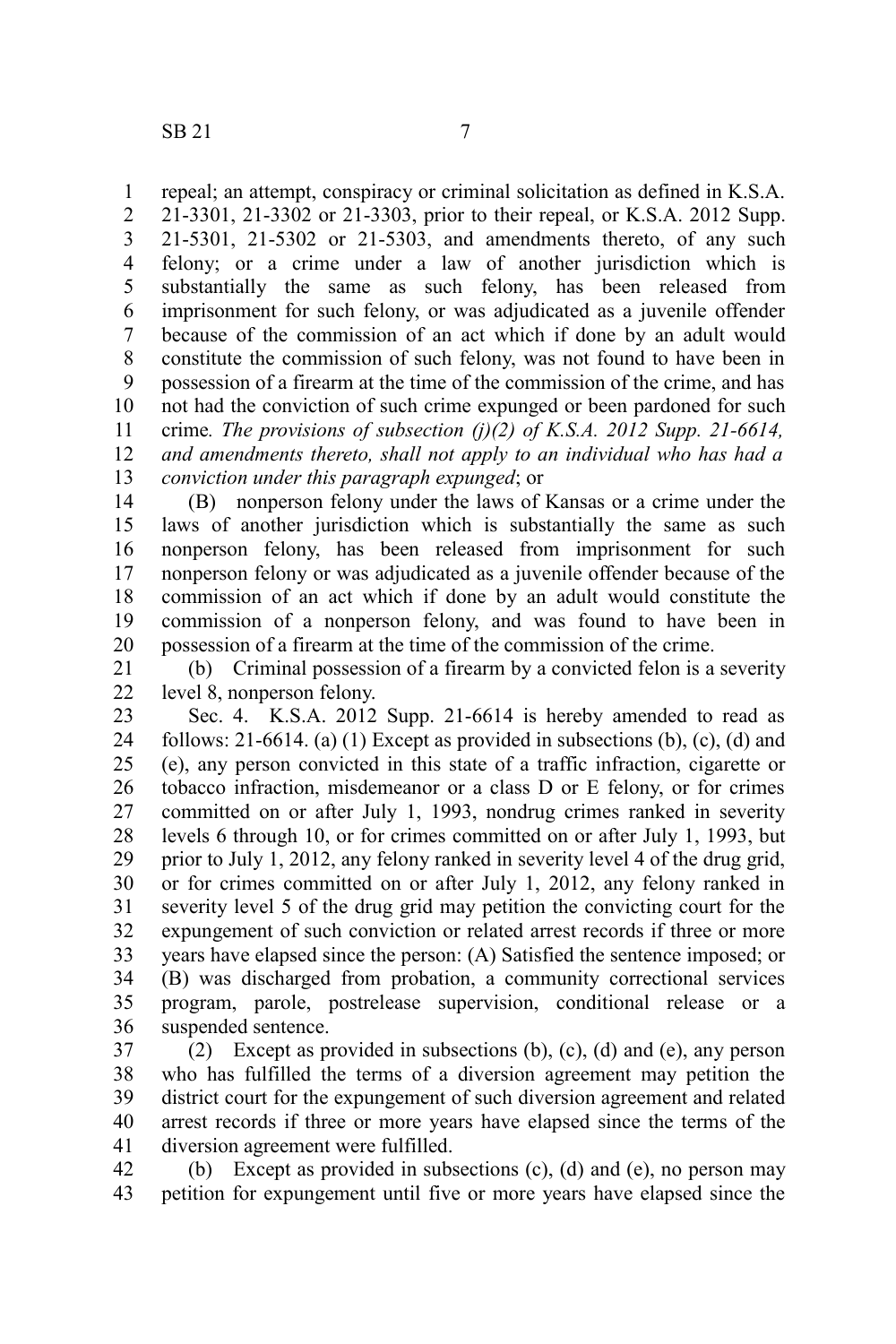person satisfied the sentence imposed, the terms of a diversion agreement or was discharged from probation, a community correctional services program, parole, postrelease supervision, conditional release or a suspended sentence, if such person was convicted of a class A, B or C felony, or for crimes committed on or after July 1, 1993, if convicted of an off-grid felony or any nondrug crime ranked in severity levels 1 through 5, or for crimes committed on or after July 1, 1993, but prior to July 1, 2012, any felony ranked in severity levels 1 through 3 of the drug grid, or for crimes committed on or after July 1, 2012, any felony ranked in severity levels 1 through 4 of the drug grid, or: 1 2 3 4 5 6 7 8 9 10

(1) Vehicular homicide, as defined in K.S.A. 21-3405, prior to its repeal, or K.S.A. 2012 Supp. 21-5406, and amendments thereto, or as prohibited by any law of another state which is in substantial conformity with that statute: 11 12 13 14

(2) driving while the privilege to operate a motor vehicle on the public highways of this state has been canceled, suspended or revoked, as prohibited by K.S.A. 8-262, and amendments thereto, or as prohibited by any law of another state which is in substantial conformity with that statute; 15 16 17 18 19

(3) perjury resulting from a violation of K.S.A. 8-261a, and amendments thereto, or resulting from the violation of a law of another state which is in substantial conformity with that statute; 20 21 22

(4) violating the provisions of the fifth clause of K.S.A. 8-142, and amendments thereto, relating to fraudulent applications or violating the provisions of a law of another state which is in substantial conformity with that statute; 23 24 25 26

(5) any crime punishable as a felony wherein a motor vehicle was used in the perpetration of such crime; 27 28

(6) failing to stop at the scene of an accident and perform the duties required by K.S.A. 8-1602, 8-1603, prior to its repeal, or 8-1604, and amendments thereto, or required by a law of another state which is in substantial conformity with those statutes; 29 30 31 32

(7) violating the provisions of K.S.A. 40-3104, and amendments thereto, relating to motor vehicle liability insurance coverage; or 33 34

35

(8) a violation of K.S.A. 21-3405b, prior to its repeal.

(c) No person may petition for expungement until 10 or more years have elapsed since the person satisfied the sentence imposed, the terms of a diversion agreement or was discharged from probation, a community correctional services program, parole, postrelease supervision, conditional release or a suspended sentence, if such person was convicted of a violation of K.S.A. 8-1567, and amendments thereto, including any diversion for such violation. 36 37 38 39 40 41 42

(d) There shall be no expungement of convictions for the following 43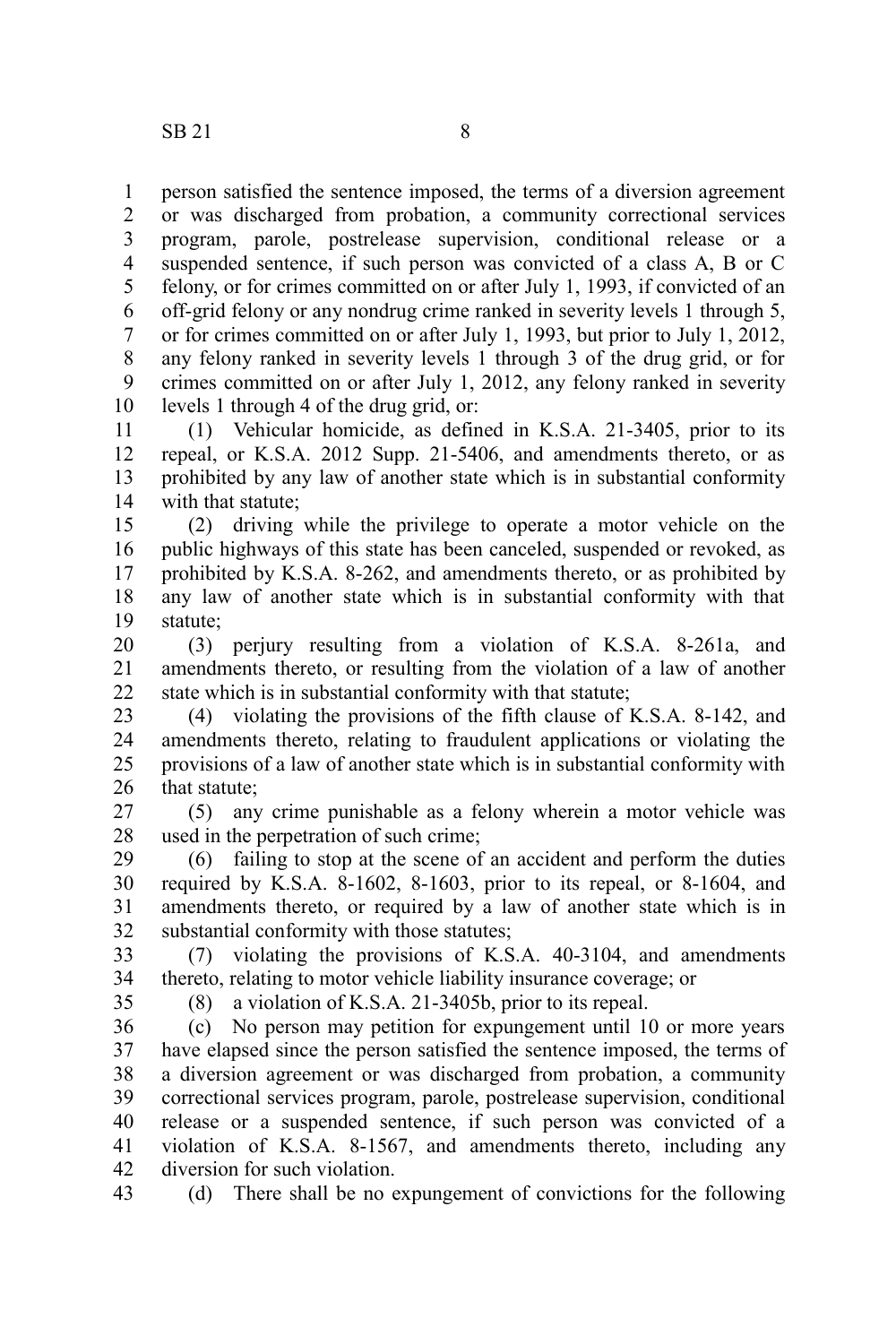offenses or of convictions for an attempt to commit any of the following offenses: (1) Rape as defined in K.S.A. 21-3502, prior to its repeal, or K.S.A. 2012 Supp. 21-5503, and amendments thereto; (2) indecent liberties with a child or aggravated indecent liberties with a child as defined in K.S.A. 21-3503 or 21-3504, prior to their repeal, or K.S.A. 2012 Supp. 21-5506, and amendments thereto; (3) criminal sodomy as defined in subsection  $(a)(2)$  or  $(a)(3)$  of K.S.A. 21-3505, prior to its repeal, or subsection  $(a)(3)$  or  $(a)(4)$  of K.S.A. 2012 Supp. 21-5504, and amendments thereto; (4) aggravated criminal sodomy as defined in K.S.A. 21-3506, prior to its repeal, or K.S.A. 2012 Supp. 21-5504, and amendments thereto; (5) indecent solicitation of a child or aggravated indecent solicitation of a child as defined in K.S.A. 21-3510 or 21-3511, prior to their repeal, or K.S.A. 2012 Supp. 21-5508, and amendments thereto; (6) sexual exploitation of a child as defined in K.S.A. 21-3516, prior to its repeal, or K.S.A. 2012 Supp. 21-5510, and amendments thereto; (7) aggravated incest as defined in K.S.A. 21-3603, prior to its repeal, or K.S.A. 2012 Supp. 21-5604, and amendments thereto; (8) endangering a child or aggravated endangering a child as defined in K.S.A. 21-3608 or 21-3608a, prior to their repeal, or K.S.A. 2012 Supp. 21-5601, and amendments thereto; (9) abuse of a child as defined in K.S.A. 21-3609, prior to its repeal, or K.S.A. 2012 Supp. 21-5602, and amendments thereto; (10) capital murder as defined in K.S.A. 21-3439, prior to its repeal, or K.S.A. 2012 Supp. 21-5401, and amendments thereto; (11) murder in the first degree as defined in K.S.A. 21-3401, prior to its repeal, or K.S.A. 2012 Supp. 21-5402, and amendments thereto; (12) murder in the second degree as defined in K.S.A. 21-3402, prior to its repeal, or K.S.A. 2012 Supp. 21-5403, and amendments thereto; (13) voluntary manslaughter as defined in K.S.A. 21-3403, prior to its repeal, or K.S.A. 2012 Supp. 21-5404, and amendments thereto; (14) involuntary manslaughter as defined in K.S.A. 21-3404, prior to its repeal, or K.S.A. 2012 Supp. 21-5405, and amendments thereto; (15) sexual battery as defined in K.S.A. 21-3517, prior to its repeal, or K.S.A. 2012 Supp. 21-5505, and amendments thereto, when the victim was less than 18 years of age at the time the crime was committed; (16) aggravated sexual battery as defined in K.S.A. 21-3518, prior to its repeal, or K.S.A. 2012 Supp. 21-5505, and amendments thereto; (17) a violation of K.S.A. 8-2,144, and amendments thereto, including any diversion for such violation; or (18) any conviction for any offense in effect at any time prior to July 1, 2011, that is comparable to any offense as provided in this subsection. 1 2 3 4 5 6 7 8 9 10 11 12 13 14 15 16 17 18 19 20 21 22 23 24 25 26 27 28 29 30 31 32 33 34 35 36 37 38 39 40 41 42 43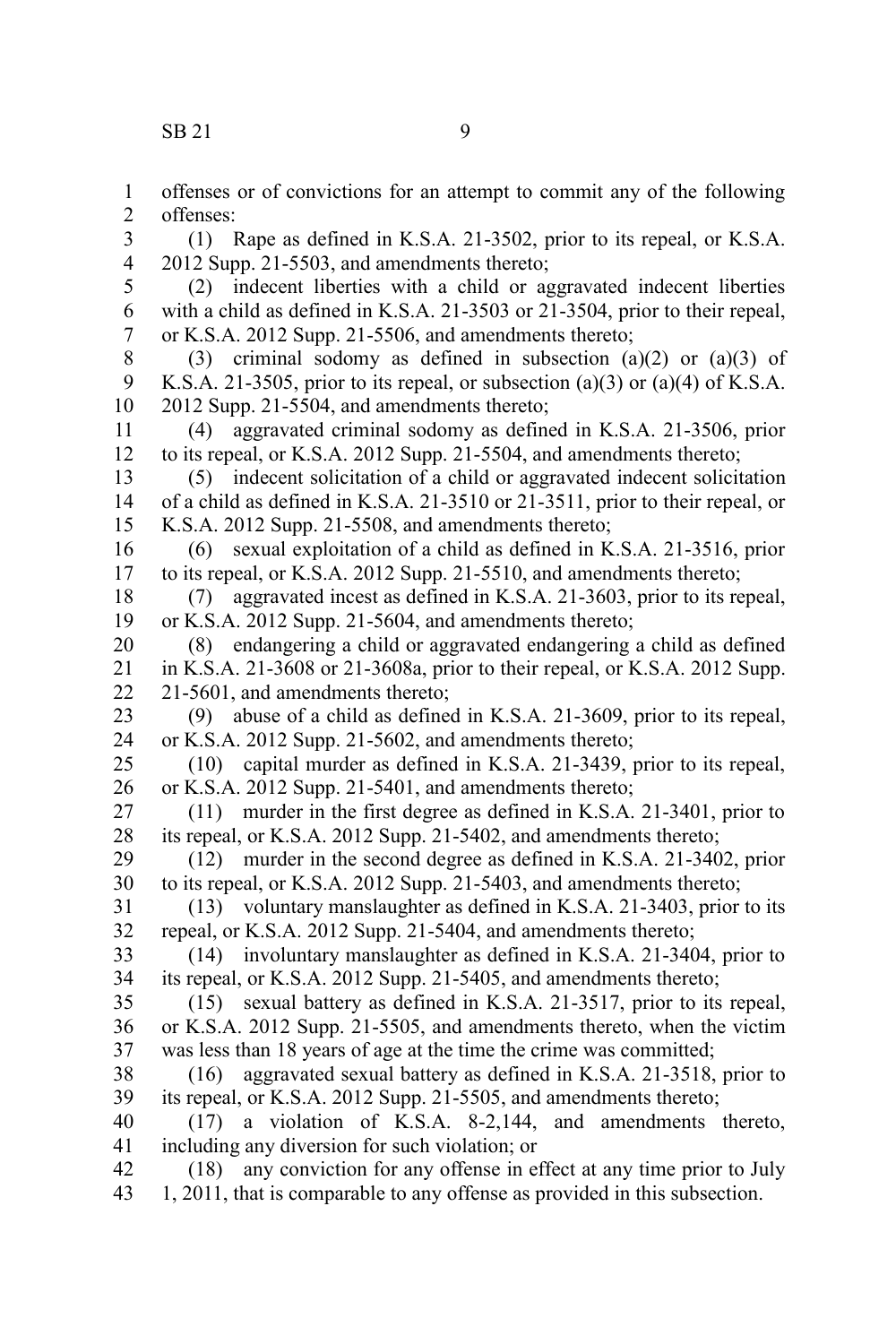(e) Notwithstanding any other law to the contrary, for any offender who is required to register as provided in the Kansas offender registration act, K.S.A. 22-4901 et seq., and amendments thereto, there shall be no expungement of any conviction or any part of the offender's criminal

record while the offender is required to register as provided in the Kansas offender registration act. 5 6

(f) (1) When a petition for expungement is filed, the court shall set a date for a hearing of such petition and shall cause notice of such hearing to be given to the prosecutor and the arresting law enforcement agency. The petition shall state the: 7 8 9 10

11

(A) Defendant's full name;

(B) full name of the defendant at the time of arrest, conviction or diversion, if different than the defendant's current name; 12 13

14

17

41

(C) defendant's sex, race and date of birth;

(D) crime for which the defendant was arrested, convicted or diverted; 15 16

(E) date of the defendant's arrest, conviction or diversion; and

(F) identity of the convicting court, arresting law enforcement authority or diverting authority. 18 19

(2) Except as otherwise provided by law, a petition for expungement shall be accompanied by a docket fee in the amount of \$100. On and after April 12, 2012, through June 30, 2013, the supreme court may impose a charge, not to exceed \$19 per case, to fund the costs of non-judicial personnel. The charge established in this section shall be the only fee collected or moneys in the nature of a fee collected for the case. Such charge shall only be established by an act of the legislature and no other authority is established by law or otherwise to collect a fee. 20 21 22 23 24 25 26 27

(3) All petitions for expungement shall be docketed in the original criminal action. Any person who may have relevant information about the petitioner may testify at the hearing. The court may inquire into the background of the petitioner and shall have access to any reports or records relating to the petitioner that are on file with the secretary of corrections or the prisoner review board. 28 29 30 31 32 33

(g) At the hearing on the petition, the court shall order the petitioner's arrest record, conviction or diversion expunged if the court finds that: 34 35

(1) The petitioner has not been convicted of a felony in the past two years and no proceeding involving any such crime is presently pending or being instituted against the petitioner; 36 37 38

(2) the circumstances and behavior of the petitioner warrant the expungement; and 39 40

(3) the expungement is consistent with the public welfare.

(h) When the court has ordered an arrest record, conviction or diversion expunged, the order of expungement shall state the information 42 43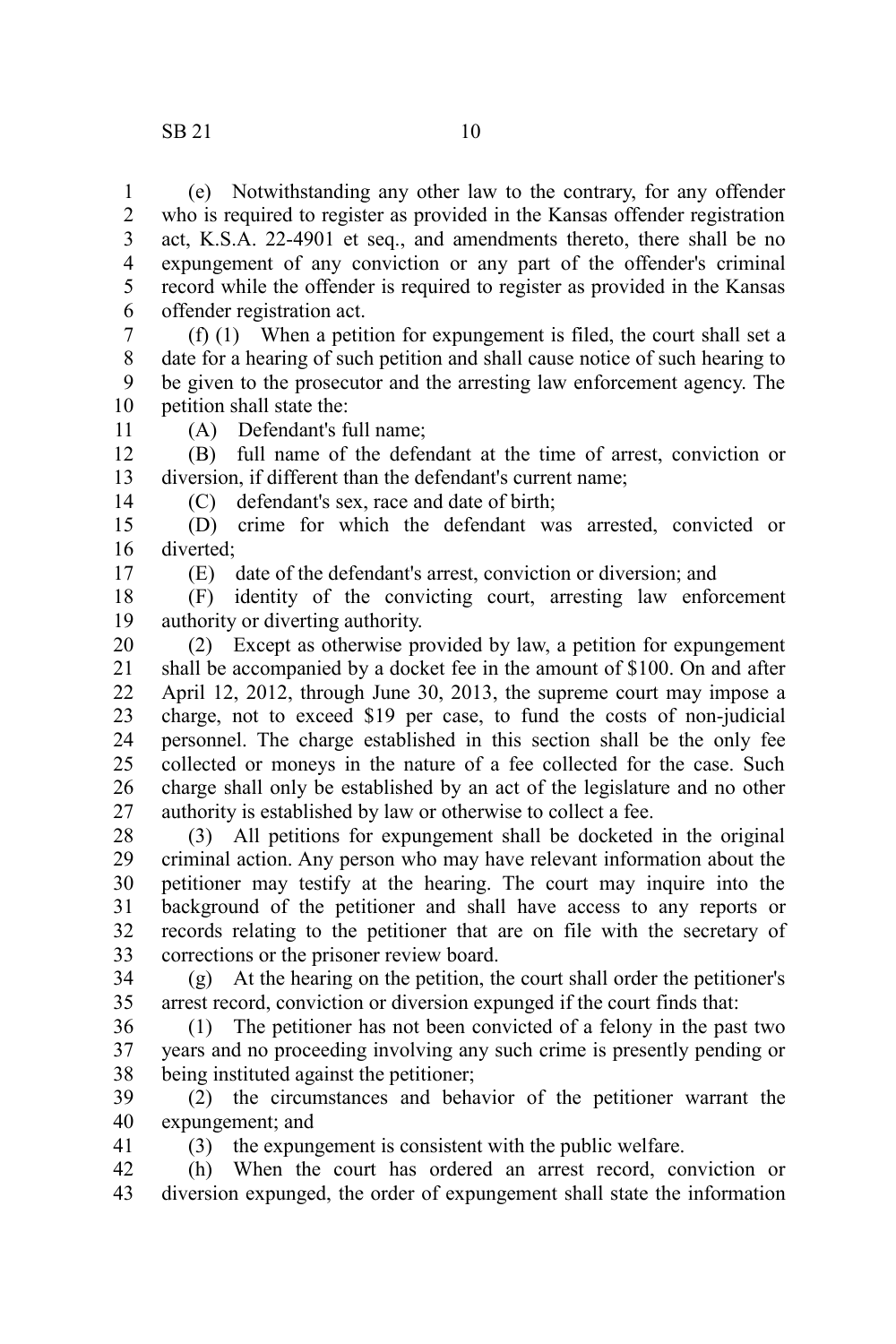required to be contained in the petition. The clerk of the court shall send a certified copy of the order of expungement to the Kansas bureau of investigation which shall notify the federal bureau of investigation, the secretary of corrections and any other criminal justice agency which may have a record of the arrest, conviction or diversion. After the order of expungement is entered, the petitioner shall be treated as not having been arrested, convicted or diverted of the crime, except that: 1 2 3 4 5 6 7

(1) Upon conviction for any subsequent crime, the conviction that was expunged may be considered as a prior conviction in determining the sentence to be imposed; 8 9 10

(2) the petitioner shall disclose that the arrest, conviction or diversion occurred if asked about previous arrests, convictions or diversions: 11 12

(A) In any application for licensure as a private detective, private detective agency, certification as a firearms trainer pursuant to K.S.A. 2012 Supp. 75-7b21, and amendments thereto, or employment as a detective with a private detective agency, as defined by K.S.A. 75-7b01, and amendments thereto; as security personnel with a private patrol operator, as defined by K.S.A. 75-7b01, and amendments thereto; or with an institution, as defined in K.S.A. 76-12a01, and amendments thereto, of the department of social and rehabilitation services; 13 14 15 16 17 18 19 20

(B) in any application for admission, or for an order of reinstatement, to the practice of law in this state; 21 22

(C) to aid in determining the petitioner's qualifications for employment with the Kansas lottery or for work in sensitive areas within the Kansas lottery as deemed appropriate by the executive director of the Kansas lottery; 23 24 25 26

(D) to aid in determining the petitioner's qualifications for executive director of the Kansas racing and gaming commission, for employment with the commission or for work in sensitive areas in parimutuel racing as deemed appropriate by the executive director of the commission, or to aid in determining qualifications for licensure or renewal of licensure by the commission; 27 28 29 30 31 32

(E) to aid in determining the petitioner's qualifications for the following under the Kansas expanded lottery act: (i) Lottery gaming facility manager or prospective manager, racetrack gaming facility manager or prospective manager, licensee or certificate holder; or (ii) an officer, director, employee, owner, agent or contractor thereof; 33 34 35 36 37

(F) upon application for a commercial driver's license under K.S.A. 8-2,125 through 8-2,142, and amendments thereto; 38 39

(G) to aid in determining the petitioner's qualifications to be an employee of the state gaming agency; 40 41

(H) to aid in determining the petitioner's qualifications to be an employee of a tribal gaming commission or to hold a license issued 42 43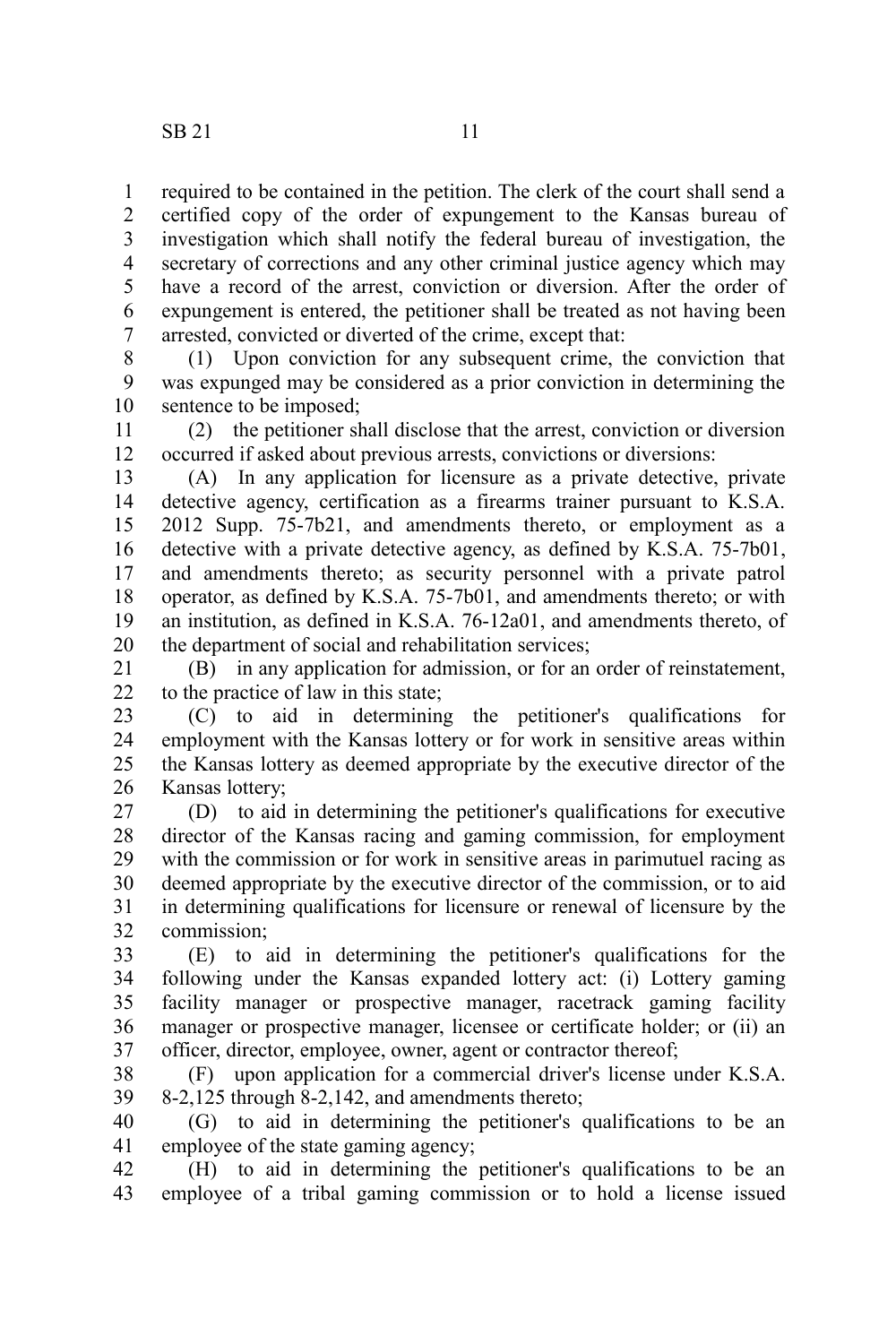pursuant to a tribal-state gaming compact; 1

(I) in any application for registration as a broker-dealer, agent, investment adviser or investment adviser representative all as defined in K.S.A. 17-12a102, and amendments thereto; 2 3 4

(J) in any application for employment as a law enforcement officer as defined in K.S.A. 22-2202 or 74-5602, and amendments thereto; or 5 6

(K) for applications received on and after July 1, 2006, to aid in determining the petitioner's qualifications for a license to carry a concealed weapon pursuant to the personal and family protection act, K.S.A. 2012 Supp. 75-7c01 et seq., and amendments thereto; 7 8 9 10

(3) the court, in the order of expungement, may specify other circumstances under which the conviction is to be disclosed; 11 12

(4) the conviction may be disclosed in a subsequent prosecution for an offense which requires as an element of such offense a prior conviction of the type expunged; and 13 14 15

(5) upon commitment to the custody of the secretary of corrections, any previously expunged record in the possession of the secretary of corrections may be reinstated and the expungement disregarded, and the record continued for the purpose of the new commitment. 16 17 18 19

(i) Whenever a person is convicted of a crime, pleads guilty and pays a fine for a crime, is placed on parole, postrelease supervision or probation, is assigned to a community correctional services program, is granted a suspended sentence or is released on conditional release, the person shall be informed of the ability to expunge the arrest records or conviction. Whenever a person enters into a diversion agreement, the person shall be informed of the ability to expunge the diversion. 20 21 22 23 24 25 26

(j) *(1)* Subject to the disclosures required pursuant to subsection (h), in any application for employment, license or other civil right or privilege, or any appearance as a witness, a person whose arrest records, conviction or diversion of a crime has been expunged under this statute may state that such person has never been arrested, convicted or diverted of such crime, but the expungement of a felony conviction does not relieve an individual of complying with any state or federal law relating to the use or possession of firearms by persons convicted of a felony. 27 28 29 30 31 32 33 34

*(2) Notwithstanding the provisions of subsection (j)(1), and except as provided in subsection (a)(3)(A) of K.S.A. 2012 Supp. 21-6304, and amendments thereto, the expungement of a prior felony conviction does not relieve the individual of complying with any state or federal law relating to the use, shipment, transportation, receipt or possession of firearms by persons previously convicted of a felony.* 35 36 37 38 39 40

(k) Whenever the record of any arrest, conviction or diversion has been expunged under the provisions of this section or under the provisions of any other existing or former statute, the custodian of the records of 41 42 43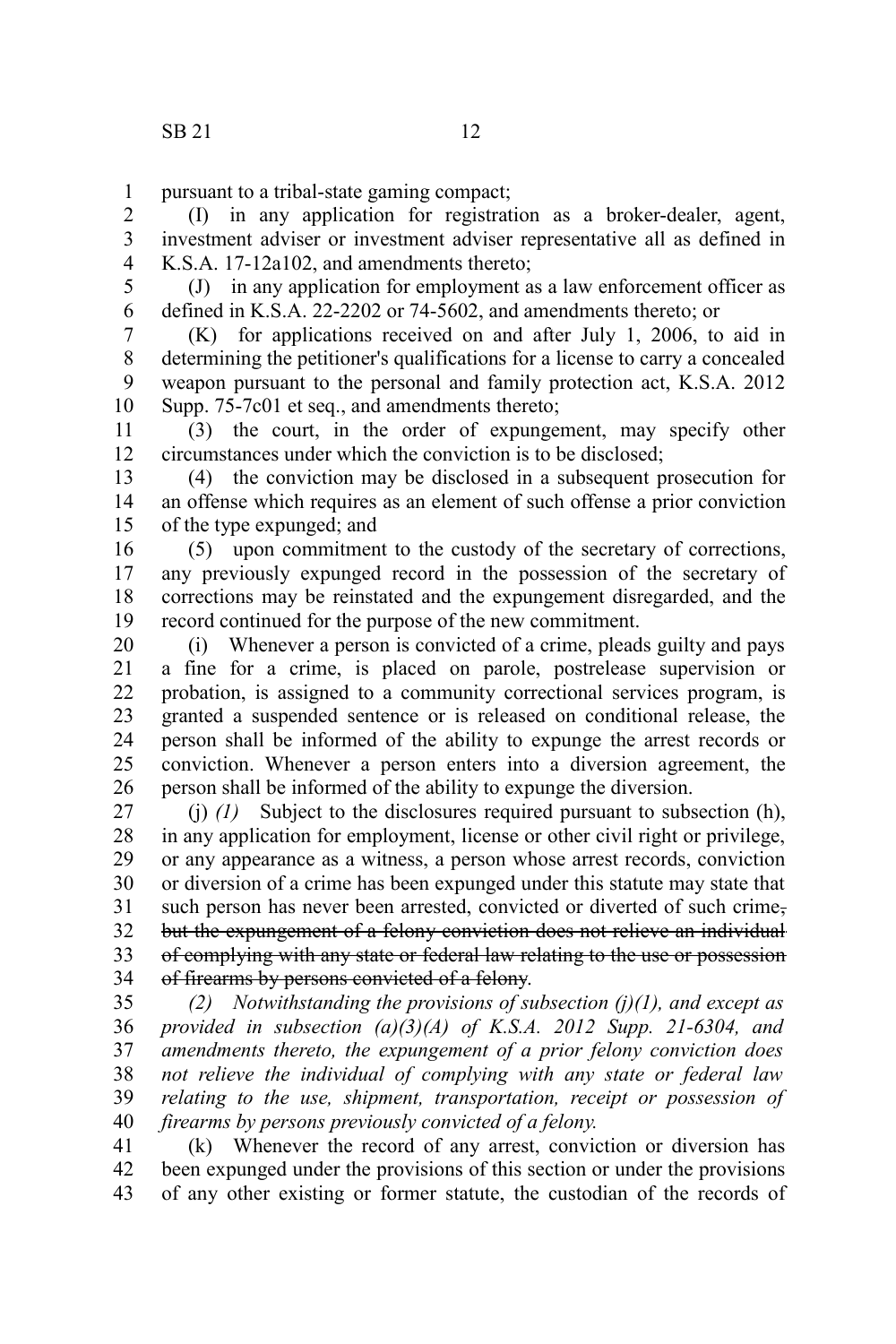arrest, conviction, diversion and incarceration relating to that crime shall not disclose the existence of such records, except when requested by: 1 2

3

(1) The person whose record was expunged;

(2) a private detective agency or a private patrol operator, and the request is accompanied by a statement that the request is being made in conjunction with an application for employment with such agency or operator by the person whose record has been expunged; 4 5 6 7

(3) a court, upon a showing of a subsequent conviction of the person whose record has been expunged; 8 9

(4) the secretary of social and rehabilitation services, or a designee of the secretary, for the purpose of obtaining information relating to employment in an institution, as defined in K.S.A. 76-12a01, and amendments thereto, of the department of social and rehabilitation services of any person whose record has been expunged; 10 11 12 13 14

(5) a person entitled to such information pursuant to the terms of the expungement order; 15 16

(6) a prosecutor, and such request is accompanied by a statement that the request is being made in conjunction with a prosecution of an offense that requires a prior conviction as one of the elements of such offense; 17 18 19

(7) the supreme court, the clerk or disciplinary administrator thereof, the state board for admission of attorneys or the state board for discipline of attorneys, and the request is accompanied by a statement that the request is being made in conjunction with an application for admission, or for an order of reinstatement, to the practice of law in this state by the person whose record has been expunged; 20 21 22 23 24 25

(8) the Kansas lottery, and the request is accompanied by a statement that the request is being made to aid in determining qualifications for employment with the Kansas lottery or for work in sensitive areas within the Kansas lottery as deemed appropriate by the executive director of the Kansas lottery; 26 27 28 29 30

(9) the governor or the Kansas racing and gaming commission, or a designee of the commission, and the request is accompanied by a statement that the request is being made to aid in determining qualifications for executive director of the commission, for employment with the commission, for work in sensitive areas in parimutuel racing as deemed appropriate by the executive director of the commission or for licensure, renewal of licensure or continued licensure by the commission; 31 32 33 34 35 36 37

(10) the Kansas racing and gaming commission, or a designee of the commission, and the request is accompanied by a statement that the request is being made to aid in determining qualifications of the following under the Kansas expanded lottery act: (A) Lottery gaming facility managers and prospective managers, racetrack gaming facility managers and prospective managers, licensees and certificate holders; and (B) their 38 39 40 41 42 43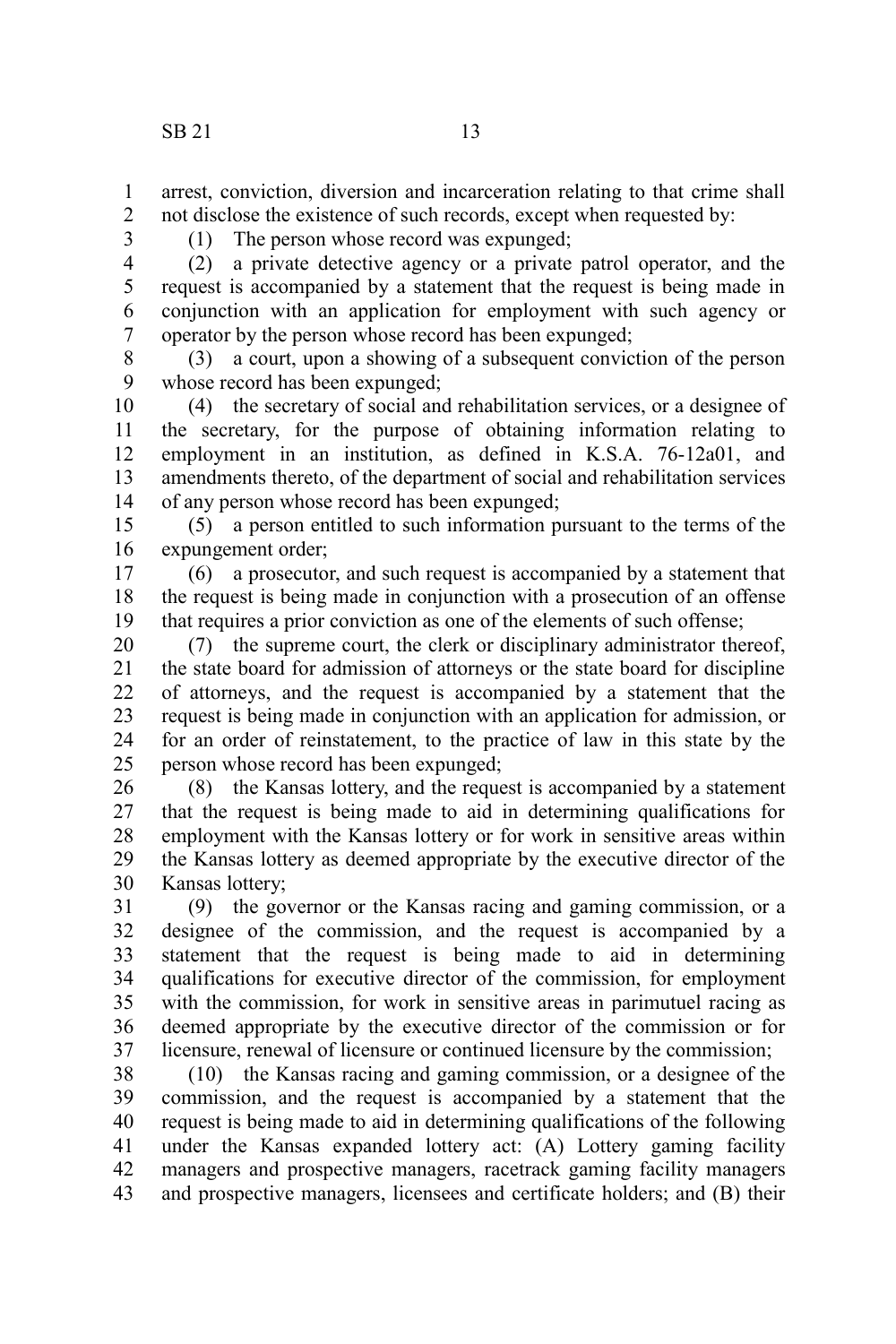officers, directors, employees, owners, agents and contractors; 1

(11) the Kansas sentencing commission;

2

(12) the state gaming agency, and the request is accompanied by a statement that the request is being made to aid in determining qualifications: (A) To be an employee of the state gaming agency; or (B) to be an employee of a tribal gaming commission or to hold a license issued pursuant to a tribal-gaming compact; 3 4 5 6 7

(13) the Kansas securities commissioner or a designee of the commissioner, and the request is accompanied by a statement that the request is being made in conjunction with an application for registration as a broker-dealer, agent, investment adviser or investment adviser representative by such agency and the application was submitted by the person whose record has been expunged; 8 9 10 11 12 13

(14) the Kansas commission on peace officers' standards and training and the request is accompanied by a statement that the request is being made to aid in determining certification eligibility as a law enforcement officer pursuant to K.S.A. 74-5601 et seq., and amendments thereto; 14 15 16 17

(15) a law enforcement agency and the request is accompanied by a statement that the request is being made to aid in determining eligibility for employment as a law enforcement officer as defined by K.S.A. 22- 2202, and amendments thereto; 18 19 20 21

(16) the attorney general and the request is accompanied by a statement that the request is being made to aid in determining qualifications for a license to carry a concealed weapon pursuant to the personal and family protection act; or 22 23 24 25

26

(17) the Kansas bureau of investigation for the purposes of:

(A) Completing a person's criminal history record information within the central repository, in accordance with K.S.A. 22-4701 et seq., and amendments thereto; or 27 28 29

(B) providing information or documentation to the federal bureau of investigation, in connection with the national instant criminal background check system, to determine a person's qualification to possess a firearm. 30 31 32

(l) The provisions of subsection  $(k)(17)$  shall apply to records created prior to, on and after July 1, 2011. 33 34

Sec. 5. K.S.A. 2012 Supp. 75-7c03 is hereby amended to read as follows: 75-7c03. (a) The attorney general shall issue licenses to carry concealed handguns to persons who comply with the application and training requirements of this act and who are not disqualified under K.S.A. 2012 Supp. 75-7c04, and amendments thereto. Such licenses shall be valid throughout the state for a period of four years from the date of issuance. 35 36 37 38 39 40

(b) The license shall be a separate card, in a form prescribed by the attorney general, that is approximately the size of a Kansas driver's license and shall bear the licensee's signature, name, address, date of birth and 41 42 43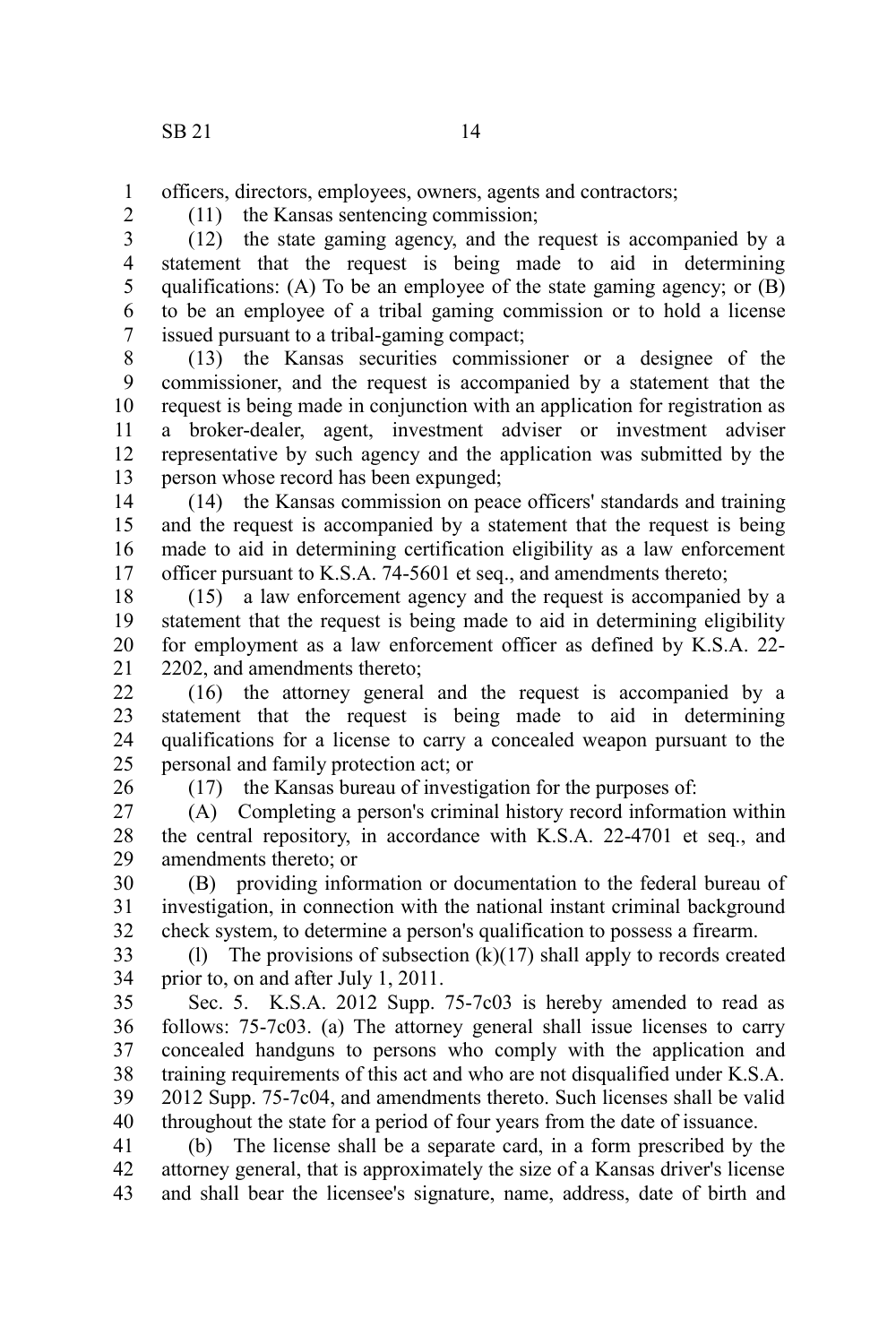driver's license number or nondriver's identification card number except that the attorney general shall assign a unique number for military applicants or their dependents described in subsection  $(a)(1)(B)$  of K.S.A. 2012 Supp. 75-7c05, and amendments thereto. At all times when the licensee is in actual possession of a concealed handgun, the licensee shall carry the valid license to carry concealed handguns. On demand of a law enforcement officer, the licensee shall display the license to carry concealed handguns and proper identification. Verification by a law enforcement officer that a person holds a valid license to carry a concealed handgun may be accomplished by record check using the person's driver's license information or the person's concealed carry license number. 1 2 3 4 5 6 7 8 9 10 11

The license of any person who violates the provisions of this subsection shall be suspended for not less than 30 days upon the first violation and shall be revoked for not less than five years upon a second or subsequent violation. However, a violation of this subsection shall not constitute a violation of subsection (a)(4) of K.S.A. 21-4201, prior to its repeal, or subsection (a)(4) of K.S.A. 2012 Supp. 21-6302, and amendments thereto, if the licensee's license is valid. 12 13 14 15 16 17 18

(c) A valid license, issued by any other state or the District of Columbia, to carry a firearm shall be recognized as valid in this state, but only while the holder is not a resident of Kansas, if the attorney general determines that standards for issuance of such license or permit by suchstate or district are reasonably similar to or greater than the standardsimposed by this act. The attorney general shall maintain and publish a list of such other jurisdictions which the attorney general determines have standards reasonably similar to or greater than the standards imposed by this act. 19 20 21 22 23 24 25 26 27

(d) A person who establishes residency in this state may carry concealed handguns under the terms of this act until the person's application for a license under this act is approved or denied, provided that the person has been issued and possesses a valid license or permit to carry a firearm from a jurisdiction recognized by the attorney general under subsection (e) and carries with that license or permit a receipt issued by the attorney general, which states the person's application for licensure under this act has been received. For purposes of such application, possession of the valid nonresident license or permit to carry a firearm shall satisfy the requirements of subsection (b)(2) of K.S.A. 2012 Supp. 75-7c04, and amendments thereto. 28 29 30 31 32 33 34 35 36 37 38

*(c) (1) Subject to the provisions of subsection (c)(2), a valid license or permit to carry concealed weapons, issued by another jurisdiction, shall be recognized by this state, but only while the holder is not a resident of Kansas.* 39 40 41 42

*(2) A valid license or permit that is recognized by this subsection,* 43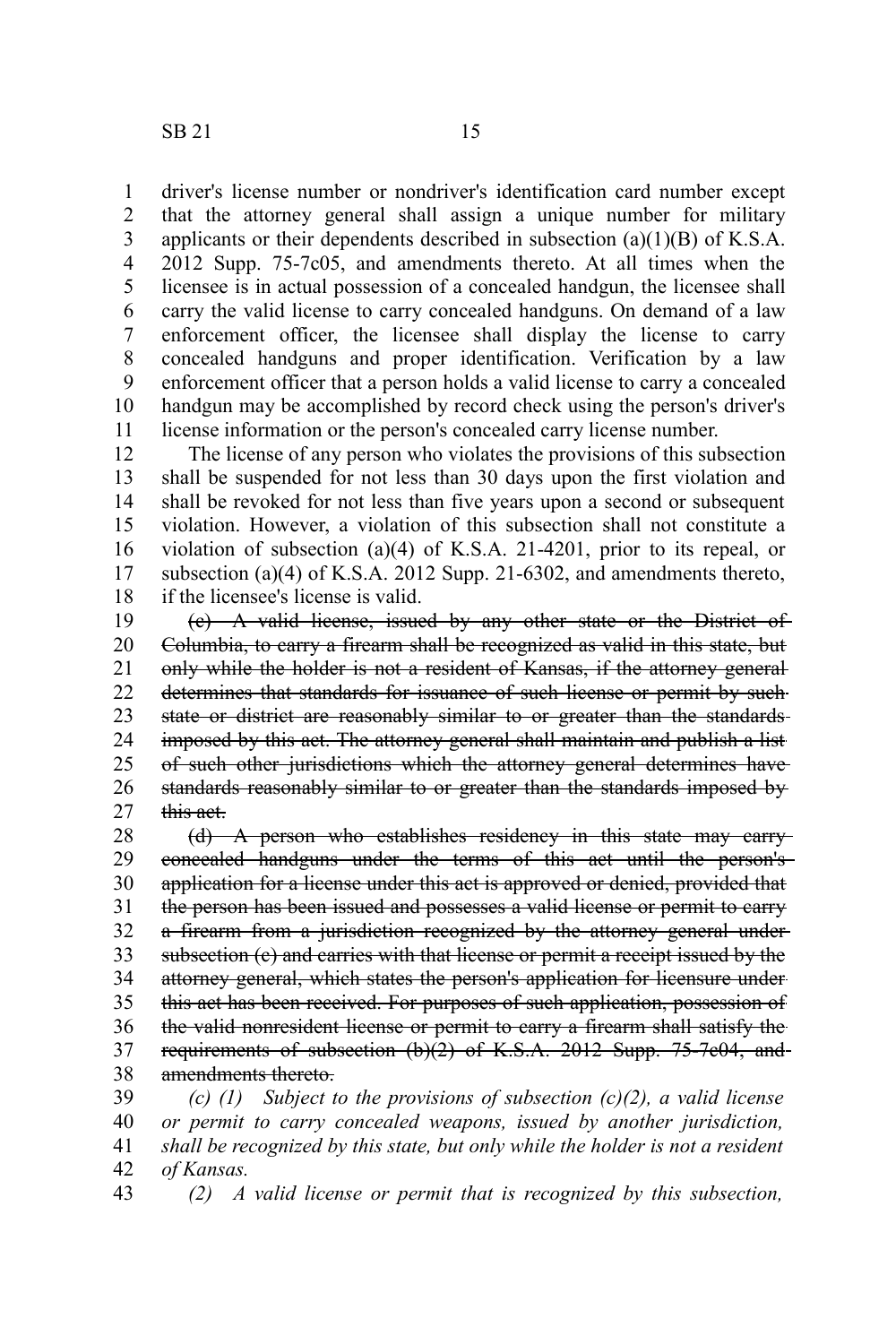9

*and a 180-day receipt that has been issued in accordance with this section, shall only entitle the lawful holder thereof to carry concealed handguns, as defined by K.S.A. 2012 Supp. 75-7c02, and amendments thereto, in this state and the holder thereof shall otherwise act in accordance with the laws of this state while such holder is present in this state.* 1 2 3 4 5 6

*(d) The attorney general shall issue a 180-day receipt to a person who:* 7 8

*(1) Establishes residency in this state on and after July 1, 2010;*

*(2) except as provided in subsection (e), submits an application for licensure under this act in accordance with subsection (b) of K.S.A. 2012 75-7c05, and amendments thereto; and* 10 11 12

*(3) submits with such person's application for licensure a photocopy of a valid license or permit to carry concealed handguns issued by another jurisdiction.* 13 14 15

*(e) Prior to the expiration of the 180-day receipt, an applicant for licensure under this section shall submit proof of training to the attorney general which was:*  16 17 18

*(1) Completed in accordance with subsection (b)(1) of K.S.A. 2012 Supp. 75-7c04, and amendments thereto; or*  19 20

*(2) utilized to obtain the applicant's license or permit from another jurisdiction and the attorney general determines that such prior training is equal to or greater than the training standards required by this act.*  21 22 23

*Submission of an applicant's proof of training under this subsection is considered complete on the date the proof of training is either handdelivered to the attorney general or, if sent by mail, on the date the mailing is postmarked.* 24 25 26 27

*(f) (1) Except as provided in subsection (f)(3), an applicant for licensure under this section may continue to carry concealed handguns in this state upon receiving a 180-day receipt issued by the attorney general.* 28 29 30

*(2) At all times when the applicant is carrying a concealed handgun, the applicant shall carry: (A) Such applicant's valid license or permit from another jurisdiction; and (B) the 180-day receipt issued by the attorney general.* 31 32 33 34

*(3) An applicant whose concealed carry license or permit from another jurisdiction becomes invalid prior to the expiration of the attorney general's 180-day receipt may not carry concealed handguns unless otherwise allowed by law.* 35 36 37 38

*(g) The attorney general may:* 39

*(1) Create a list of concealed carry handgun licenses or permits issued by other jurisdictions which the attorney general finds have training requirements that are equal to or greater than those of this state and will automatically qualify for recognition under this section; and* 40 41 42 43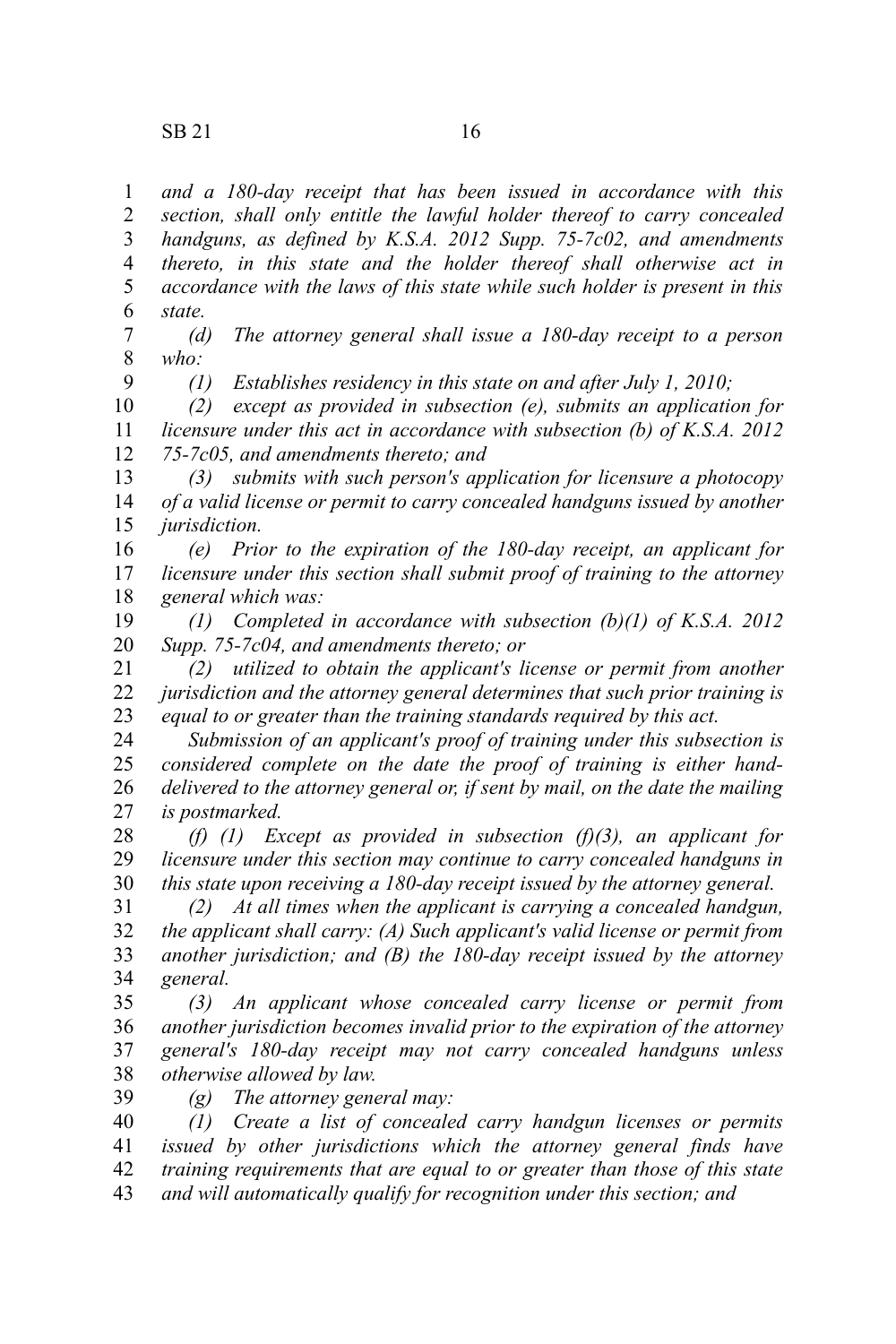*(2) review each application received under this section to determine if the applicant's previous training qualifications were equal to or greater than those of this state.* 1 2 3

*(h) (1) Prior to the expiration of the applicant's 180-day receipt, the attorney general shall either approve or deny an application under this section.* 4 5 6

*(2) Upon successful review of a background check in accordance with K.S.A. 2012 Supp. 75-7c05, and amendments thereto, and upon receipt of all required documentation and moneys outlined in this section, the attorney general shall approve an application received under this section.* 7 8 9 10 11

*(3) If an applicant under this section is disqualified under the provisions of K.S.A. 2012 Supp. 75-7c04, and amendments thereto, or fails to submit sufficient proof of training, the attorney general shall deny the application in accordance with K.S.A. 2012 Supp. 75-7c07, and amendments thereto.* 12 13 14 15 16

*(i) For the purposes of this section:*

*(1) "Equal to or greater than" means the applicant's prior training meets or exceeds the training established in this act by having required, at a minimum, the applicant to: (A) Receive instruction on the laws of selfdefense; and (B) demonstrate training and competency in the safe handling, storage and actual firing of handguns.* 18 19 20 21 22

23

17

*(2) "Jurisdiction" means another state or the District of Columbia.*

*(3) "Valid license or permit" means a concealed carry handgun license or permit from another jurisdiction which has not expired and, except for any residency requirement of the issuing jurisdiction, is currently in good standing.* 24 25 26 27

Sec. 6. K.S.A. 2012 Supp. 75-7c04 is hereby amended to read as follows: 75-7c04. (a) The attorney general shall not issue a license pursuant to this act if the applicant: 28 29 30

(1) Is not a resident of the county where application for licensure is made or is not a resident of the state; 31 32

(2) is prohibited from shipping, transporting, possessing or receiving a firearm or ammunition under 18 U.S.C.  $\frac{6}{9}$  922(g) or (n), and amendments thereto, or K.S.A. 21-4204, prior to its repeal, or subsection (a)(10) through (a)(13) of K.S.A. 2012 Supp. 21-6301 (a)(1) through (a)(3) of K.S.A. 2012 Supp. 21-6304, and amendments thereto; or 33 34 35 36 37

38

(3) is less than 21 years of age.

(b) (1) The attorney general shall adopt rules and regulations establishing procedures and standards as authorized by this act for an eight-hour handgun safety and training course required by this section. Such standards shall include: (A) A requirement that trainees receive training in the safe storage of handguns, actual firing of weapons 39 40 41 42 43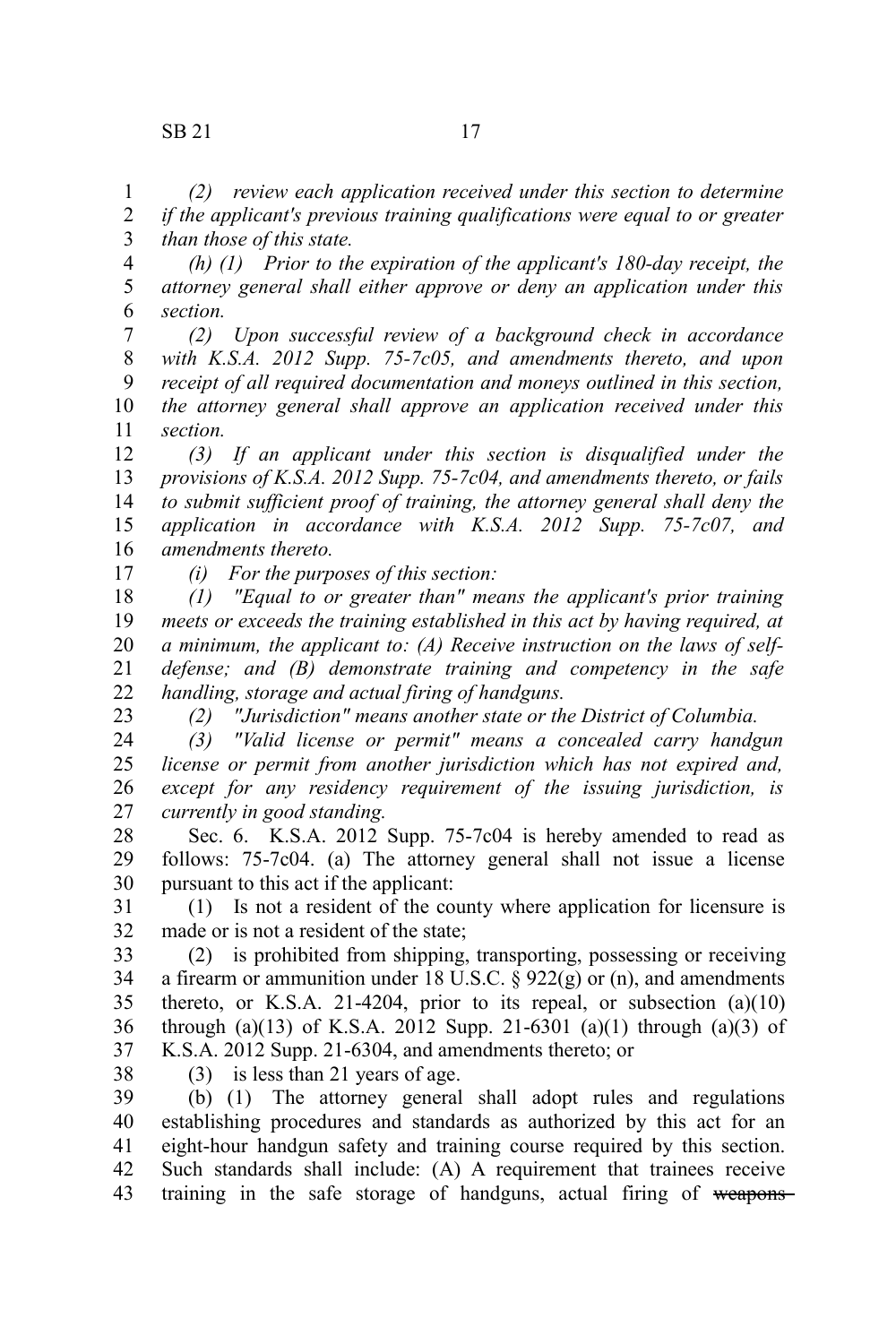$SB 21$  18

*handguns* and instruction in the laws of this state governing the carrying of concealed handguns and the use of deadly force; (B) general guidelines for courses which are compatible with the industry standard for basic firearms *handgun* training for civilians; (C) qualifications of instructors; and (D) a requirement that the course be: (i) A handgun course certified or sponsored by the attorney general; or (ii) a handgun course certified or sponsored by the national rifle association or by a law enforcement agency, college, private or public institution or organization or handgun training school, if the attorney general determines that such course meets or exceeds the standards required by rules and regulations adopted by the attorney general and is taught by instructors certified by the attorney general or by the national rifle association, if the attorney general determines that the requirements for certification of instructors by such association meet or exceed the standards required by rules and regulations adopted by the attorney general. Any person wanting to be certified by the attorney general as an instructor shall submit to the attorney general an application in the form required by the attorney general and a fee not to exceed \$150. 1 2 3 4 5 6 7 8 9 10 11 12 13 14 15 16 17

(2) The cost of the handgun safety and training course required by this section shall be paid by the applicant. The following shall constitute satisfactory evidence of satisfactory completion of an approved handgun safety and training course: 18 19 20 21

(A) Evidence of completion of the course, in the form provided by rules and regulations adopted by the attorney general; 22 23

(B) an affidavit from the instructor, school, club, organization or group that conducted or taught such course attesting to the completion of the course by the applicant; or 24 25 26

(C) for the purposes of subsection (d) of K.S.A.  $2012$  Supp. 75-7 $c03$ , and amendments thereto, a copy of a valid license to carry a firearm issued by another jurisdiction, as described in that subsection *a determination by the attorney general pursuant to subsection (d) of K.S.A. 2012 Supp. 75- 7c03, and amendments thereto*. 27 28 29 30 31

Sec. 7. K.S.A. 2012 Supp. 75-7c05 is hereby amended to read as follows: 75-7c05. (a) The application for a license pursuant to this act shall be completed, under oath, on a form prescribed by the attorney general and shall only include: 32 33 34 35

(1) (A) Subject to the provisions of subsection  $(a)(1)(B)$ , the name, address, social security number, Kansas driver's license number or Kansas nondriver's license identification number, place and date of birth, a photocopy of the applicant's driver's license or nondriver's identification card and a photocopy of the applicant's certificate of training course completion; (B) in the case of an applicant who presents proof that such person is on active duty with any branch of the armed forces of the United States, or is the dependent of such a person, and who does not possess a 36 37 38 39 40 41 42 43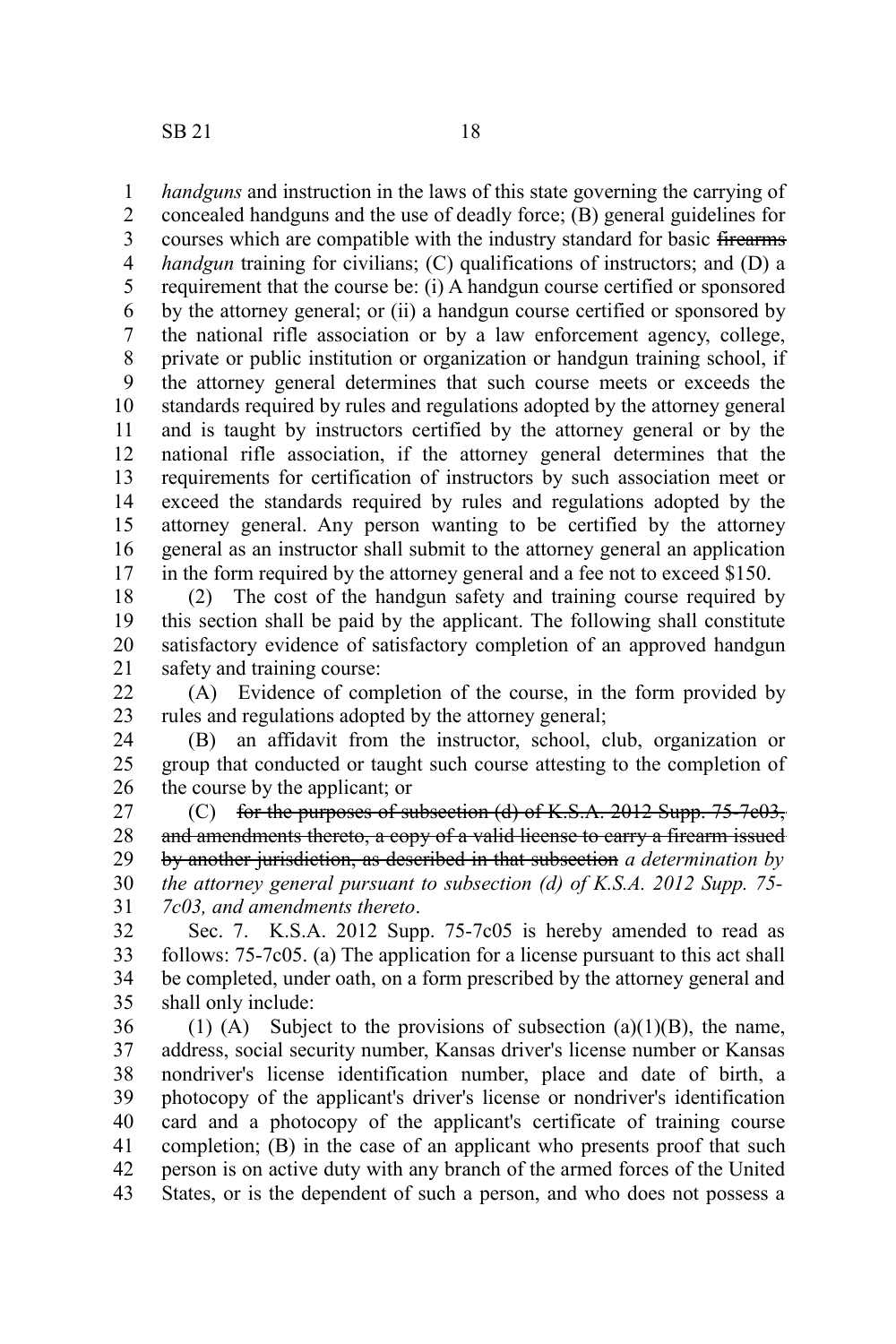15

Kansas driver's license or Kansas nondriver's license identification, the number of such license or identification shall not be required; 1 2

(2) a statement that the applicant is in compliance with criteria contained within K.S.A. 2012 Supp. 75-7c04, and amendments thereto; 3 4

(3) a statement that the applicant has been furnished a copy of this act and is knowledgeable of its provisions; 5 6

(4) a conspicuous warning that the application is executed under oath and that a false answer to any question, or the submission of any false document by the applicant, subjects the applicant to criminal prosecution under K.S.A. 2012 Supp. 21-5903, and amendments thereto; and 7 8 9 10

(5) a statement that the applicant desires a concealed handgun license as a means of lawful self-defense. 11 12

(b) The applicant shall submit to the sheriff of the county where the applicant resides, during any normal business hours: 13 14

(1) A completed application described in subsection (a);

(2) except as provided by subsection (g), a nonrefundable license fee of \$132.50, if the applicant has not previously been issued a statewide license or if the applicant's license has permanently expired, which fee shall be in the form of two cashier's checks, personal checks or money orders of \$32.50 payable to the sheriff of the county where the applicant resides and \$100 payable to the attorney general; 16 17 18 19 20 21

(3) a photocopy of a certificate or an affidavit or document asdescribed in subsection (b) of K.S.A. 2012 Supp. 75-7e04, and amendments thereto, or if applicable, of a license to carry a firearm as described in *if applicable, a photocopy of the proof of training required by* subsection (d)*(2)* of K.S.A. 2012 Supp. 75-7c03, and amendments thereto; and 22 23 24 25 26 27

(4) a full frontal view photograph of the applicant taken within the preceding 30 days. 28 29

(c) (1) The sheriff, upon receipt of the items listed in subsection (b) of this section, shall provide for the full set of fingerprints of the applicant to be taken and forwarded to the attorney general for purposes of a criminal history records check as provided by subsection (d). In addition, the sheriff shall forward to the attorney general  $a$  copy of the application and the portion of the original license fee which is payable to the attorney general. The cost of taking such fingerprints shall be included in the portion of the fee retained by the sheriff. Notwithstanding anything in this section to the contrary, an applicant shall not be required to submit fingerprints for a renewal application under K.S.A. 2012 Supp. 75-7c08, and amendments thereto. 30 31 32 33 34 35 36 37 38 39 40

(2) The sheriff of the applicant's county of residence or the chief law enforcement officer of any law enforcement agency, at the sheriff's or chief law enforcement officer's discretion, may participate in the process by 41 42 43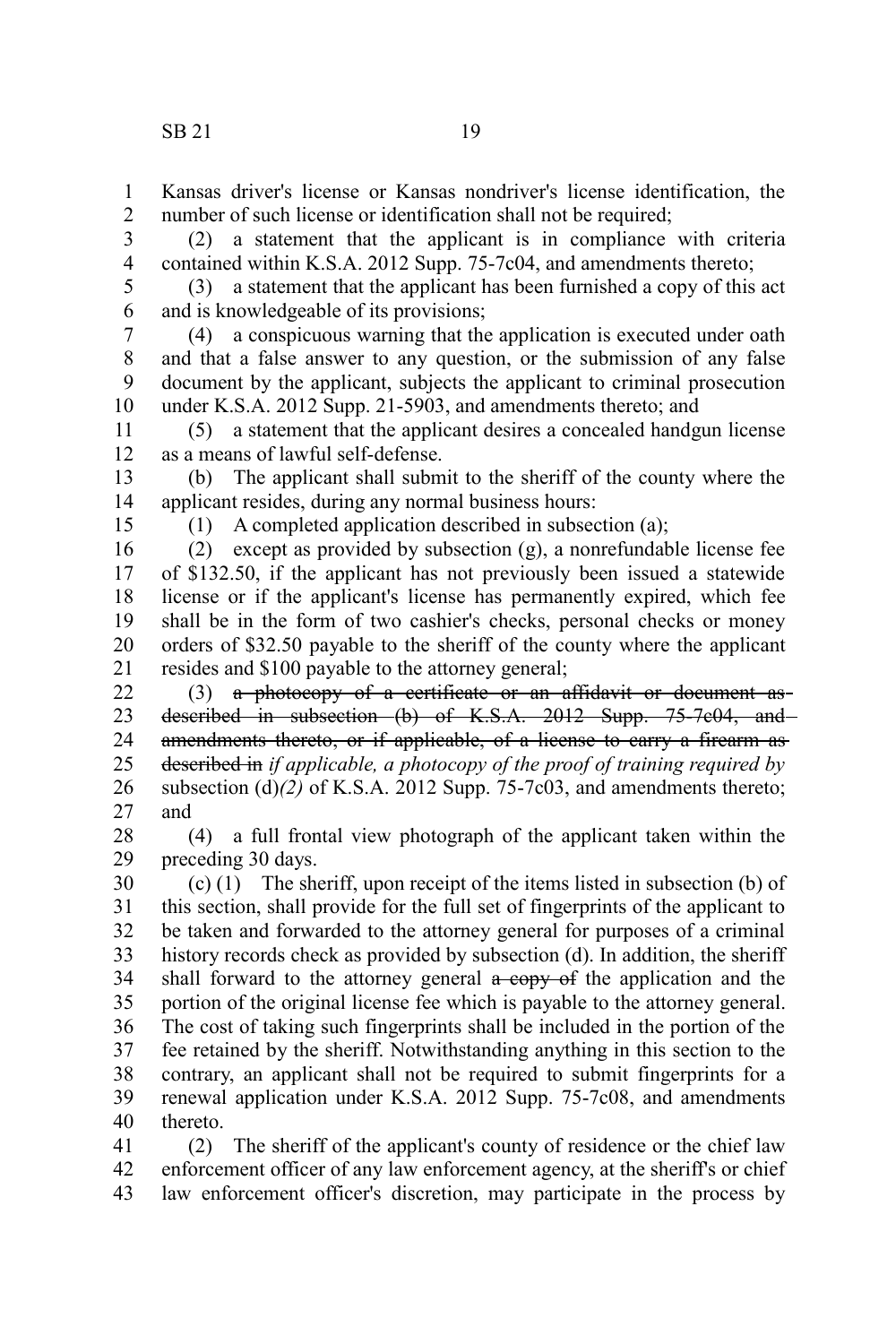submitting a voluntary report to the attorney general containing readily discoverable information, corroborated through public records, which, when combined with another enumerated factor, establishes that the applicant poses a significantly greater threat to law enforcement or the public at large than the average citizen. Any such voluntary reporting shall be made within 45 days after the date the sheriff receives the application. Any sheriff or chief law enforcement officer submitting a voluntary report shall not incur any civil or criminal liability as the result of the good faith submission of such report. 1 2 3 4 5 6 7 8 9

(3) All funds retained by the sheriff pursuant to the provisions of this section shall be credited to a special fund of the sheriff's office which shall be used solely for the purpose of administering this act. 10 11 12

(d) Each applicant shall be subject to a state and national criminal history records check which conforms to applicable federal standards, including an inquiry of the national instant criminal background check system for the purpose of verifying the identity of the applicant and whether the applicant has been convicted of any crime or has been the subject of any restraining order or any mental health related finding that would disqualify the applicant from holding a license under this act. The attorney general is authorized to use the information obtained from the state or national criminal history record check to determine the applicant's eligibility for such license. 13 14 15 16 17 18 19 20 21 22

(e) *Except as provided in K.S.A. 2012 Supp. 75-7c03, and amendments thereto,* within 90 days after the date of receipt of the items listed in subsection (b), the attorney general shall: 23 24 25

(1) Issue the license and certify the issuance to the department of revenue; or 26 27

(2) deny the application based solely on: (A) The report submitted by the sheriff or other chief law enforcement officer under subsection  $(c)(2)$ for good cause shown therein; or (B) the ground that the applicant is disqualified under the criteria listed in K.S.A. 2012 Supp. 75-7c04, and amendments thereto. If the attorney general denies the application, the attorney general shall notify the applicant in writing, stating the ground for denial and informing the applicant the opportunity for a hearing pursuant to the Kansas administrative procedure act. 28 29 30 31 32 33 34 35

(f) Each person issued a license shall pay to the department of revenue a fee for the cost of the license which shall be in amounts equal to the fee required pursuant to K.S.A. 8-243 and 8-246, and amendments thereto, for replacement of a driver's license. 36 37 38 39

(g) (1) A person who is a retired law enforcement officer, as defined in K.S.A. 2012 Supp. 21-5111, and amendments thereto, shall be: (A) Required to pay an original license fee of \$75, which fee shall be in the form of two cashier checks*, personal checks* or money orders, \$25 payable 40 41 42 43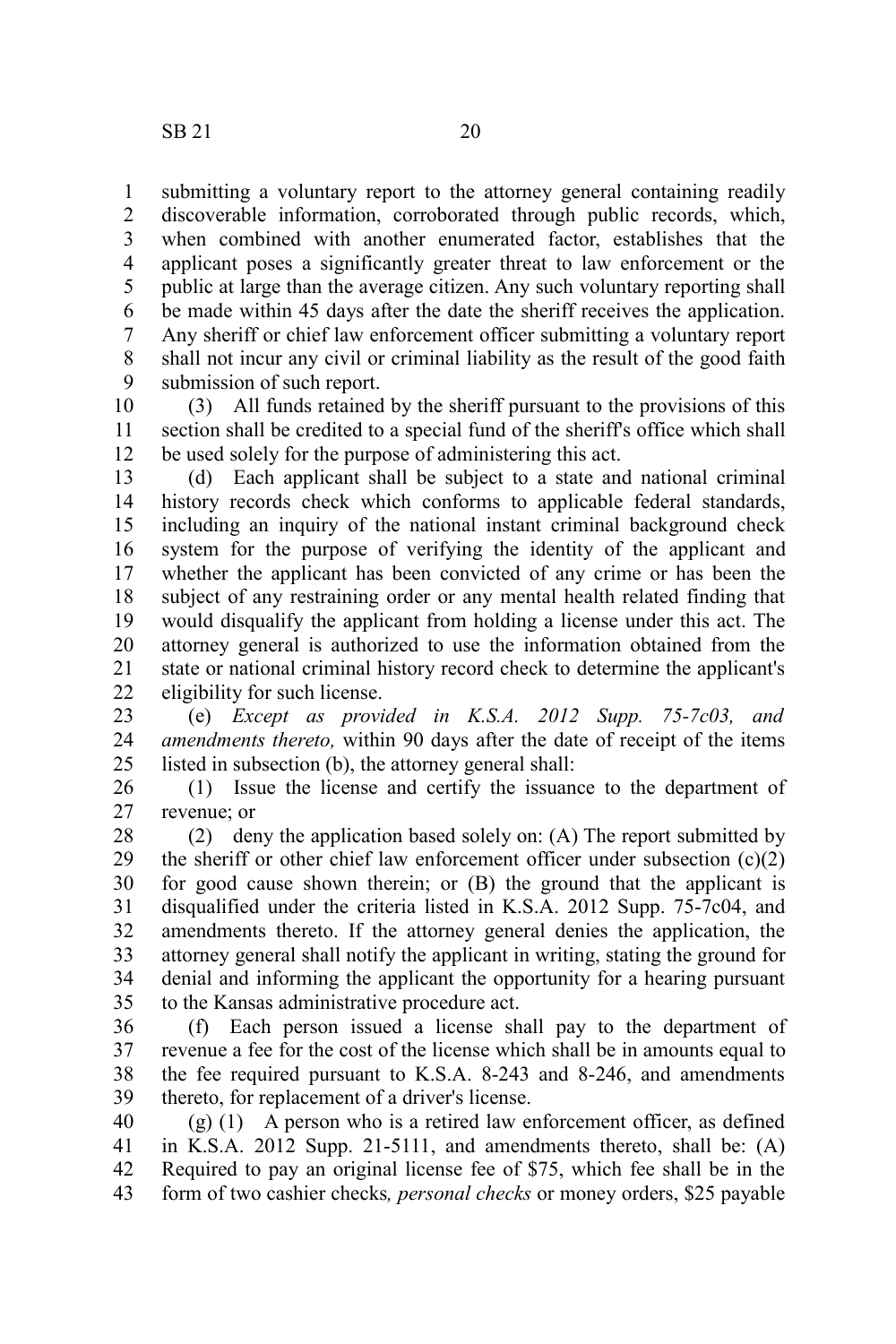to the sheriff of the county where the applicant resides and \$50 payable to 1

the attorney general, to be forwarded by the sheriff to the attorney general; (B) exempt from the required completion of a weapons *handgun* safety and training course if such person was certified by the Kansas commission on peace officer's standards and training, or similar body from another jurisdiction, not more than eight years prior to submission of the application; (C) required to pay the license renewal fee; (D) required to pay to the department of revenue the fees required by subsection (f); and (E) required to comply with the criminal history records check requirement of this section. 2 3 4 5 6 7 8 9 10

(2) Proof of retirement as a law enforcement officer shall be required and provided to the attorney general in the form of a letter from the agency head, or their designee, of the officer's retiring agency that attests to the officer having retired in good standing from that agency as a law enforcement officer for reasons other than mental instability and that the officer has a nonforfeitable right to benefits under a retirement plan of the agency. 11 12 13 14 15 16 17

Sec. 8. K.S.A. 2012 Supp. 75-7c07 is hereby amended to read as follows: 75-7c07. (a) In accordance with the provisions of the Kansas administrative procedure act, the attorney general shall deny a license to any applicant for license who is ineligible under K.S.A. 2012 Supp. 75- 7c04, and amendments thereto, and, except as provided by subsection (b), shall revoke at any time the license of any person who would be ineligible under K.S.A. 2012 Supp. 75-7c04, and amendments thereto, if submitting an application for a license at such time. Review by the district court in accordance with the Kansas judicial review act shall be, at the option of the party seeking review, in Shawnee county or the county in which the petitioner resides. The revocation shall remain in effect pending any appeal and shall not be stayed by the court. 18 19 20 21 22 23 24 25 26 27 28 29

(b) The license of a person who is charged for an offense or is subject to a proceeding that could render the person ineligible pursuant to subsection (a) of K.S.A. 2012 Supp. 75-7c04, and amendments thereto, shall be subject to suspension and shall be reinstated upon final disposition of the charge or outcome of the proceeding as long as the arrest or proceeding does not result in a disqualifying conviction, commitment, finding or order. 30 31 32 33 34 35 36

(c) The sheriff of the county where a restraining order is issued that would prohibit issuance of a license under subsection (a)(2) of K.S.A. 2012 Supp. 75-7c04, and amendments thereto, shall notify the attorney general immediately upon receipt of such order. If the person subject to the restraining order holds a license issued pursuant to this act, the attorney general immediately shall suspend such license upon receipt of notice of the issuance of such order. The attorney general shall adopt rules and 37 38 39 40 41 42 43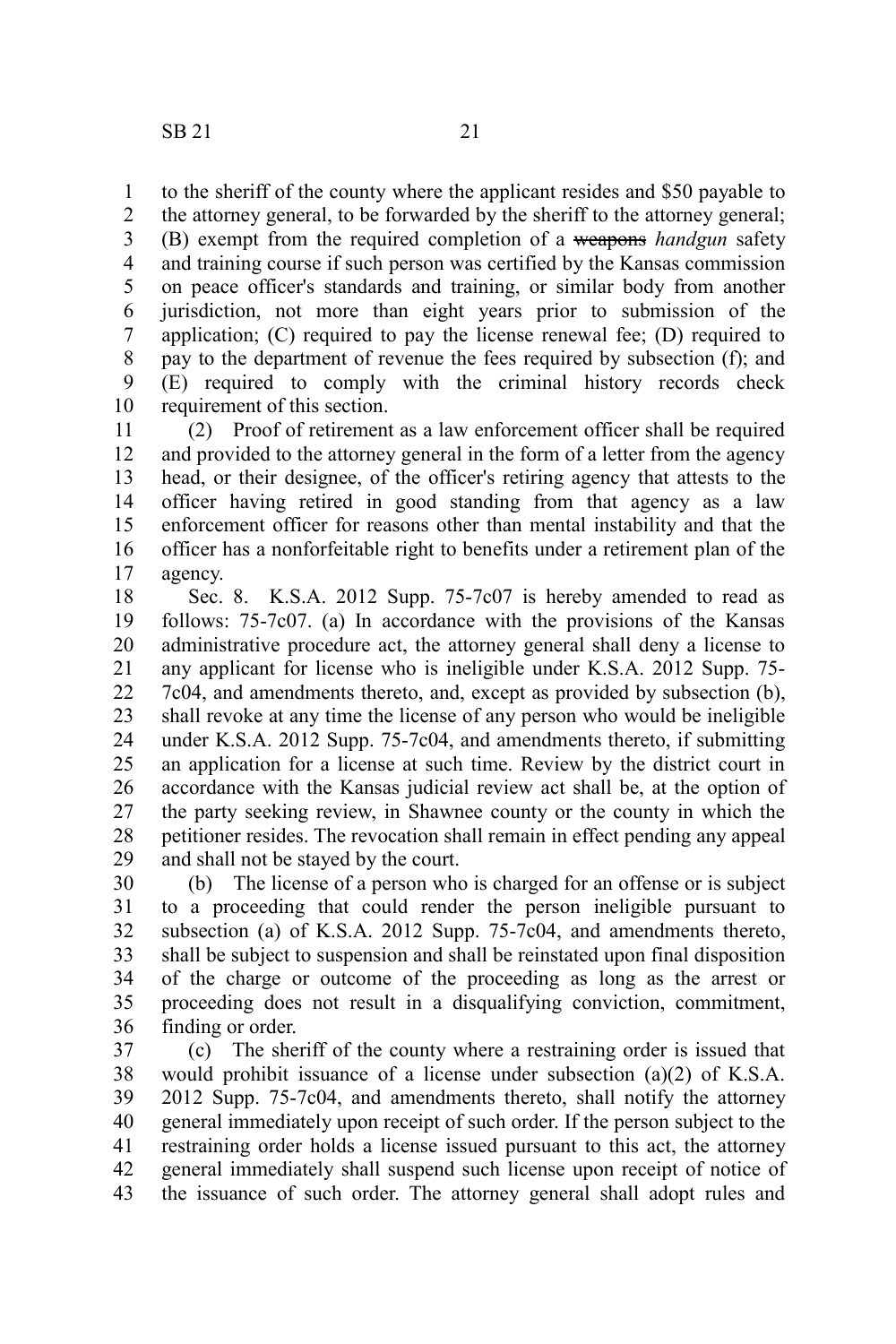regulations establishing procedures which allow for 24-hour notification and suspension of a license under the circumstances described in this subsection. The attorney general shall immediately reinstate the license, if it has not otherwise expired, upon proof of the cancellation of the order. 1 2 3 4

5

(d) (1) If the provisions of paragraph (2) are met, a license issued pursuant to this act shall not be revoked until 90 days after the person issued such license is no longer a resident of this state, if being a nonresident of this state is the only grounds for revocation. 6 7 8

(2) A license issued pursuant to this act shall be considered valid for 90 days after a licensee is no longer a resident of Kansas, provided that: (A) Prior to the change in residency, the licensee notified the attorney general in writing of the pending change; and (B) the licensee's new state of residence, or any other state or jurisdiction that such licensee travels to during the 90-day period, would recognize such license as valid. 9 10 11 12 13 14

(e) A person who has been issued a license pursuant to this act and who gave up residency in this state, but has returned to reside in this state shall be eligible to have their license reinstated as valid provided that: (1) The license has not expired; and  $(2)(A)$  the licensee notified the attorney general in writing of both the residency departure and relocation back to this state; or (B) if such licensee failed to comply with the notification requirements of this subsection, the penalty provisions of subsection (e) of K.S.A. 2012 Supp.  $75-7e05$  75-7c06, and amendments thereto, have been satisfied. 15 16 17 18 19 20 21 22 23

Sec. 9. K.S.A. 2012 Supp. 75-7c25 is hereby amended to read as follows:  $75-7c25$ . (a)  $\Theta$ n or before July 1, 2007, every district court shall review all files dated on or after July 1, 1998, concerning mentally illpersons subject to involuntary commitment for care and treatment as defined in K.S.A. 59-2946, and amendments thereto, or persons with an alcohol or substance abuse problem subject to involuntary commitment for care and treatment as defined in K.S.A. 59-29b46, and amendments thereto. 24 25 26 27 28 29 30 31

(b) If the court ordered treatment pursuant to K.S.A. 59-2966 or 59- 29b66, and amendments thereto, the clerk of the court shall report such order and all available information identifying the patient including, but not limited to, birth, gender and race, to the Kansas bureau of investigation. 32 33 34 35 36

(c) A copy of such orders shall be delivered by the clerk of the court to the Kansas bureau of investigation on or before July 1, 2007. The Kansas bureau of investigation shall immediately cause the order to be entered into the appropriate state and federal databases. 37 38 39 40

(d) The Kansas bureau of investigation shall ensure the accuracy of the entries and the court shall ensure the validity of the orders. 41 42

 $(e)$ —After July 1, 2007, all orders of involuntary commitment for care 43